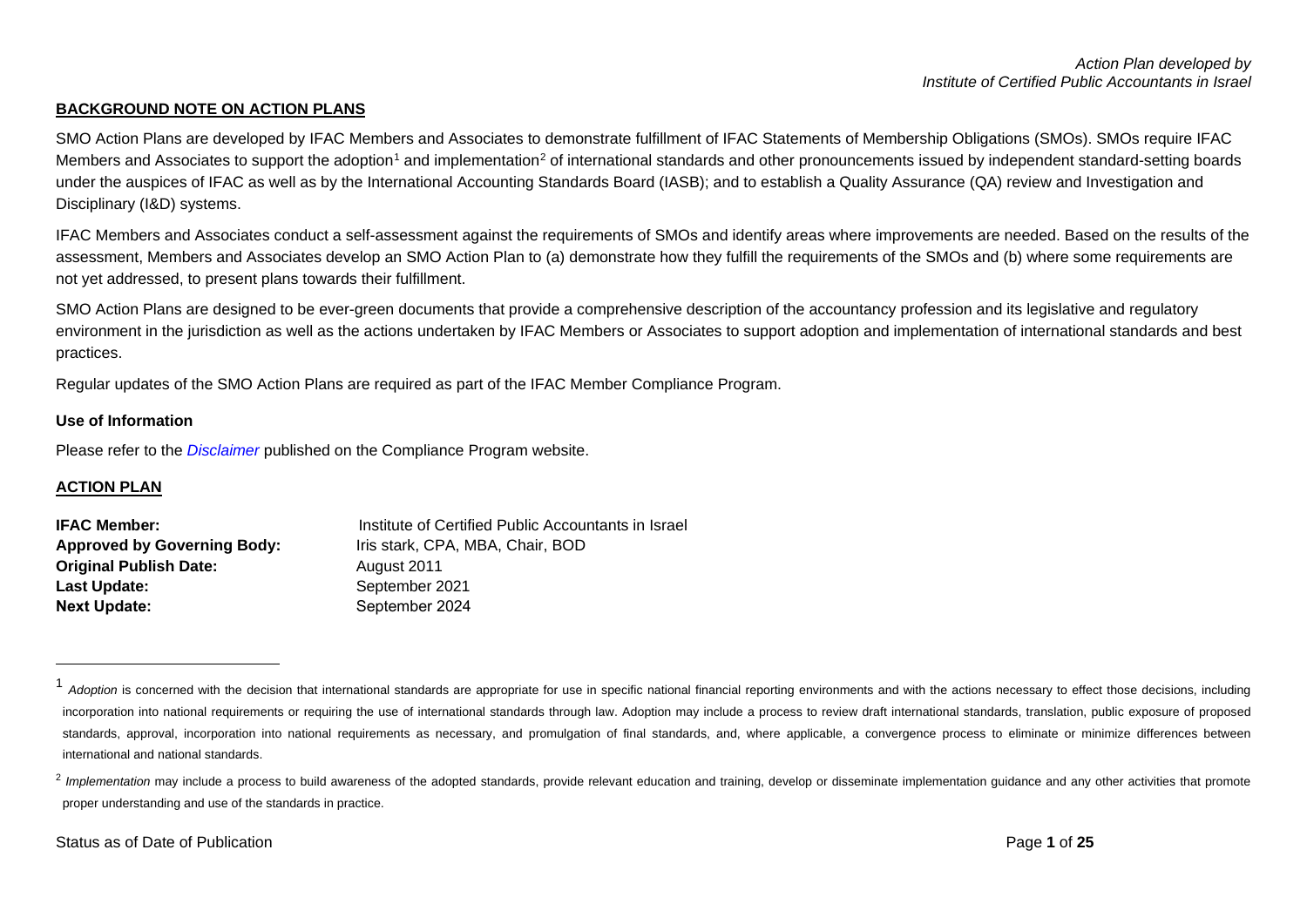# **GLOSSARY**

| CEO             | <b>Chief Executive Officer</b>                              |
|-----------------|-------------------------------------------------------------|
| <b>CHEI</b>     | <b>Israeli Council for Higher Education</b>                 |
| CPA             | <b>Certified Public Accountant</b>                          |
| <b>CPD</b>      | <b>Continuing Professional Development</b>                  |
| ED              | <b>Exposure Draft</b>                                       |
| <b>GAAP</b>     | <b>Generally Accepted Accounting Principles</b>             |
| I&D             | Investigation and Discipline                                |
| <b>IAASB</b>    | International Auditing and Assurance Standards Board        |
| <b>IAESB</b>    | International Accounting Education Standards Board          |
| IASB            | International Accounting Standards Board                    |
| <b>ICPAI</b>    | Institute of Certified Public Accountants in Israel         |
| <b>IESs</b>     | International Education Standards                           |
| <b>IESBA</b>    | <b>International Ethics Standards Board for Accountants</b> |
| <b>IFAC</b>     | International Federation of Accountants                     |
| <b>IGASB</b>    | <b>Israel Government Accounting Standards Board</b>         |
| IIASB           | <b>Israeli Accounting Standards Board</b>                   |
| IOB             | Israeli Oversight Board                                     |
| <b>IPSASs</b>   | International Public Sector Accounting Standards            |
| IPSASB          | International Public Sector Accounting Standards Board      |
| ISAs            | International Standards on Auditing                         |
| ISQC            | International Standard of Quality Control                   |
| NSSs            | <b>National Standard Setters</b>                            |
| QA              | <b>Quality Assurance</b>                                    |
| <b>SMEs</b>     | <b>Small and Medium Entities</b>                            |
| SMOs            | <b>Statements of Membership Obligations</b>                 |
| <b>SMPs</b>     | <b>Small and Medium Practices</b>                           |
| <b>US PCAOB</b> | United States Public Company Accounting Oversight Board     |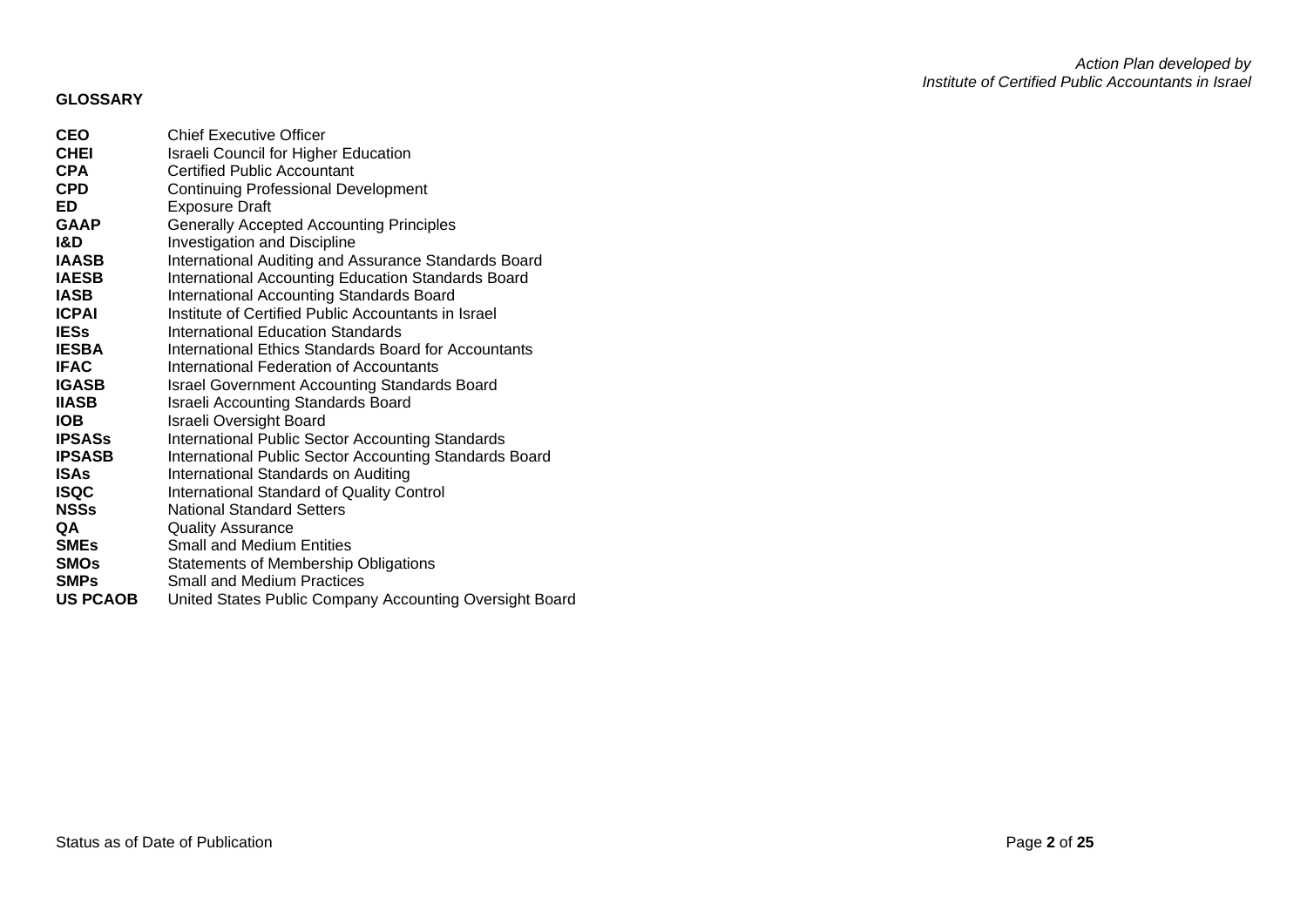Action Plan Subject:<br>
Action Plan Objective:<br>
Use best endeavors to ens **Action Plan Objective:** Use best endeavors to ensure an effective quality review program is in place for all members offering audit and assurance services considering large entities as well as SMPs.

## *Background*

Israeli companies that are subject to the Israel Securities Law, including companies whose securities are traded on foreign stock exchanges, except those which are subject to oversight of the United States Public Company Accounting Oversight Board (U.S. PCAOB), (hereinafter- "listed companies") are under the review of the Israeli Oversight Board (IOB).Although there are no laws or regulations in Israel establishing QA review requirements as conducted by IOB, all firms of certified public accountants that audit the financial statements of listed companies in Israel, with no exception, are subject to the QA review program of IOB. Members of the Institute of Certified Public Accountants in Israel (ICPAI) who do not audit listed companies and wish their firm to be inspected may voluntarily join the oversight process. The Institute encourages firms to voluntarily participate in the process.

IOB is a subsidiary of ICPAI governed by an independent Board of Directors. The president of ICPAI is the chair of IOB. Members of the board of IOB include prominent practitioner CPA's as well as public figures who are not practitioner CPA's such as former members of the Auditor's Council (Ministry of Justice), representative of the Israeli Finance Authority, members of academy etc.

The IOB has set, at its own discretion, the date and frequency of the inspection. Nevertheless inspections of firms will be undertaken not less than once every three years. However, inspection of large firms will be undertaken annually.

In administering its inspections the IOB coordinates with regulators, including the:

**Auditors' Council (Ministry of Justice)** - The Board will advise the Auditors' Council of circumstances where it has revealed significant violations of the Auditors' Law and Regulations.

Securities Authority - The Board will advise the Securities Authority of every report to the Auditors' Council, as noted above. In addition, the Board will also advise the Securities Authority of any pervasive default in performing audits of public companies and of specific cases where accounting firms failed significantly to adhere to Authority's rules.

**The Supervisor Of Banks: Bank Of Israel**- The Board will advise the Supervisor of Banks on a basis similar to the reporting to Securities Authority regarding the audit of banking institutions.

ICPAI is currently at the final stages of the adoption of ISQC 1 and ISA 220. In this regard please see SMO 3.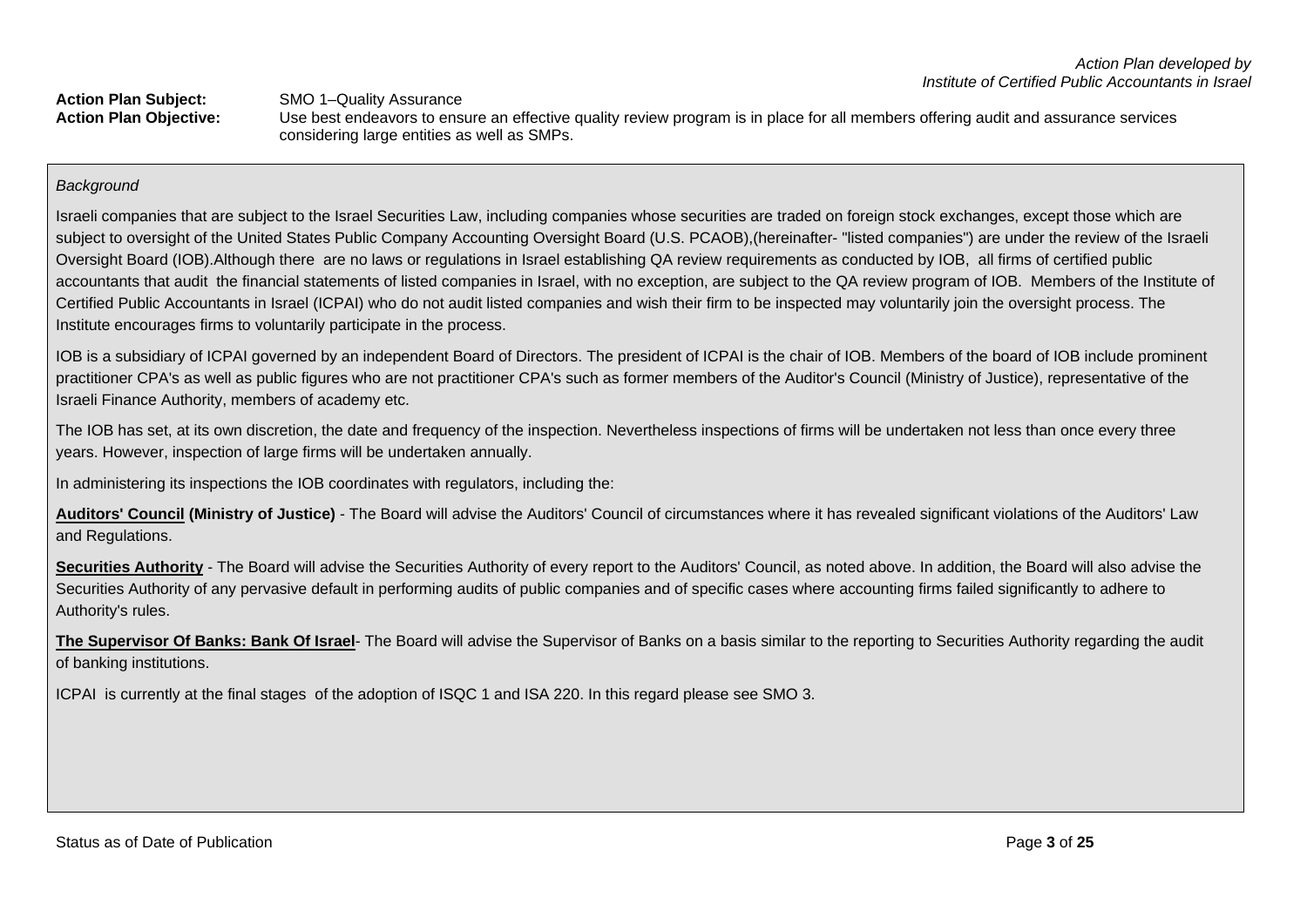| #  | <b>Start Date</b>                                                       | <b>Actions</b>                                                                                                                                                                                                                                                                                                                                                                                         | <b>Completion Date</b>                                                                                                                                                                                                                                                                                                                                           | <b>Responsibility</b>                                               | <b>Resource</b>                                                                   |  |  |  |
|----|-------------------------------------------------------------------------|--------------------------------------------------------------------------------------------------------------------------------------------------------------------------------------------------------------------------------------------------------------------------------------------------------------------------------------------------------------------------------------------------------|------------------------------------------------------------------------------------------------------------------------------------------------------------------------------------------------------------------------------------------------------------------------------------------------------------------------------------------------------------------|---------------------------------------------------------------------|-----------------------------------------------------------------------------------|--|--|--|
|    | Aligning Quality Assurance Review System with the Requirements of SMO 1 |                                                                                                                                                                                                                                                                                                                                                                                                        |                                                                                                                                                                                                                                                                                                                                                                  |                                                                     |                                                                                   |  |  |  |
| 1. | Ongoing<br>Annually                                                     | Hold a quarterly meeting with the Board of Directors to receive<br>a detailed and thorough report on the quality assurance<br>reviews.<br>The Board of Directors outlines the IOB's policy, oversees its<br>adoptions, and holds deliberations regarding its work plan and<br>the findings of its reviews.                                                                                             | <b>Ongoing Annually</b>                                                                                                                                                                                                                                                                                                                                          | Mr. Joseph<br><b>Benaltabet CPA</b><br>Prof. Director<br><b>IOB</b> | Mr. Joseph Benaltabet<br><b>CPA Professional</b><br><b>Director</b><br><b>IOB</b> |  |  |  |
| 2. | Ongoing<br>Annually                                                     | Draft a report on the broad findings that were uncovered during<br>the reviews. The IOB annual report on the broad findings<br>uncovered in its inspections is published in IOB's website:<br>https://peerreview.icpas.org.il/                                                                                                                                                                         | Last annual report was<br>published in February 2020 (See<br>attached link). This year's report<br>is due in early 2021.                                                                                                                                                                                                                                         | Mr. Joseph<br><b>Benaltabet CPA</b><br>Prof. Director<br><b>IOB</b> | Mr. Joseph Benaltabet<br><b>CPA Professional</b><br><b>Director</b><br>IOB,       |  |  |  |
| 3. | Ongoing<br>annually                                                     | If necessary, the Board recommends new professional rules<br>following the findings.                                                                                                                                                                                                                                                                                                                   | Ongoing annually                                                                                                                                                                                                                                                                                                                                                 | Mr. Joseph<br><b>Benaltabet CPA</b><br>Prof. Director<br><b>IOB</b> | Mr. Joseph Benaltabet<br><b>CPA Professional</b><br><b>Director</b><br>IOB.       |  |  |  |
| 4. | Ongoing<br>annually                                                     | Approve the report which includes the conclusions from the<br>review and present the report to the Securities Authority.                                                                                                                                                                                                                                                                               | Last year's annual report was<br>submitted to the Securities<br>Authority in February 2020. This<br>year's report is expected to be<br>submitted in early 2021. In<br>addition, as stated under #2,<br>the IOB annual report on the<br>broad findings uncovered in its<br>inspections is also published in<br>IOB's website.<br>https://peerreview.icpas.org.il/ | Mr. Joseph<br><b>Benaltabet CPA</b><br>Prof. Director<br><b>IOB</b> | Mr. Joseph Benaltabet<br><b>CPA Professional</b><br>Director<br>IOB,              |  |  |  |
| 5. | Ongoing<br>Annually                                                     | The conclusions of the quality assurance review are issued to<br>the reviewed firm upon completion. Reviewed firms provide a<br>written response, which is attached to the review report.<br>In all cases the review team receives the previous written<br>report and the firm's response which enables the team to follow<br>up on weaknesses that were corrected or to perform follow up<br>control. | <b>Ongoing Annually</b>                                                                                                                                                                                                                                                                                                                                          | Mr. Joseph<br><b>Benaltabet CPA</b><br>Prof. Director<br><b>IOB</b> | Mr. Joseph Benaltabet<br><b>CPA Professional</b><br><b>Director</b><br><b>IOB</b> |  |  |  |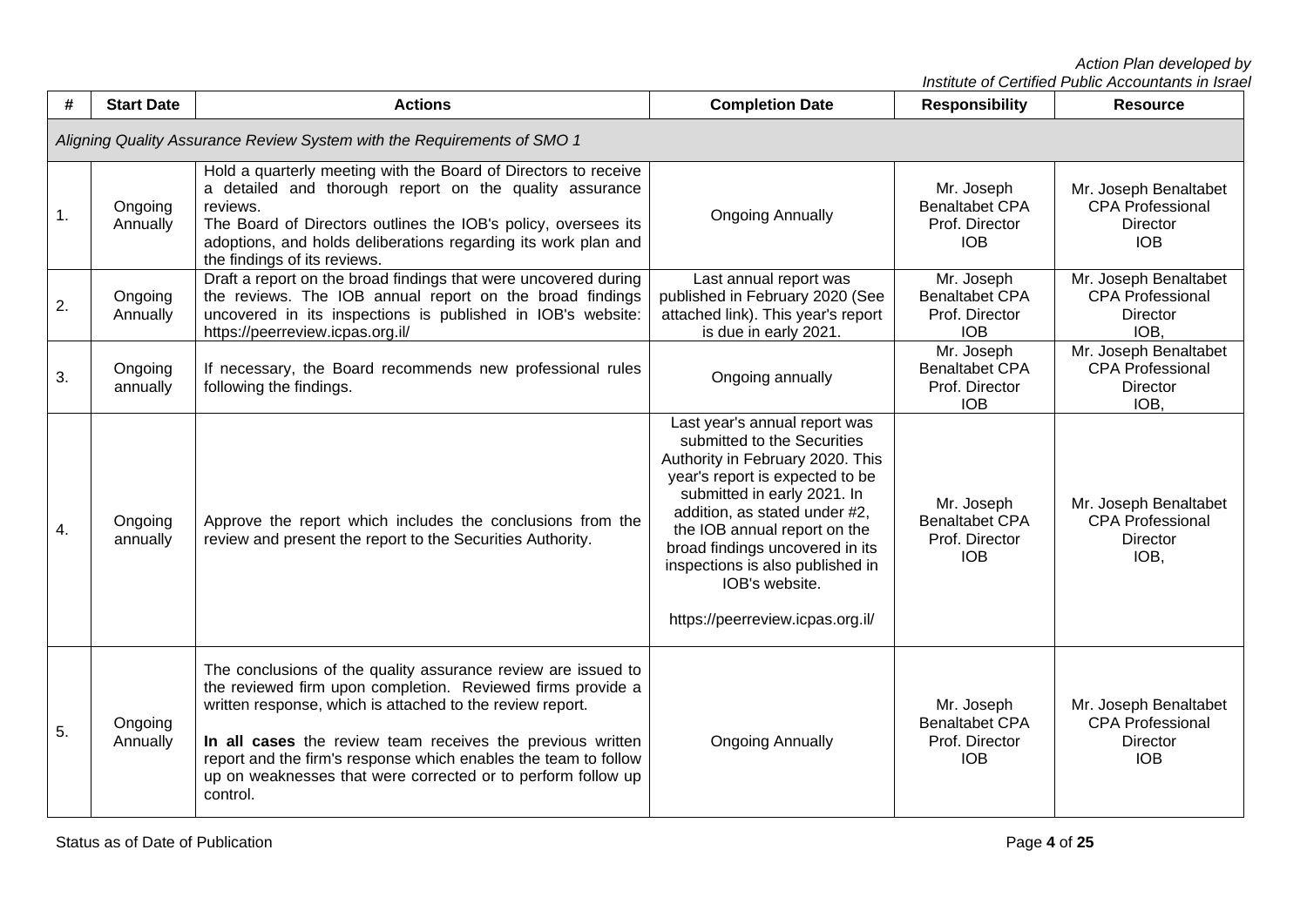| #   | <b>Start Date</b>                        | <b>Actions</b>                                                                                                                                                                                                                                                                                                                                                                                             | <b>Completion Date</b>                                                                                 | <b>Responsibility</b>                                                                          | <b>Resource</b>                                                                   |  |  |  |  |
|-----|------------------------------------------|------------------------------------------------------------------------------------------------------------------------------------------------------------------------------------------------------------------------------------------------------------------------------------------------------------------------------------------------------------------------------------------------------------|--------------------------------------------------------------------------------------------------------|------------------------------------------------------------------------------------------------|-----------------------------------------------------------------------------------|--|--|--|--|
|     | <b>Reporting to the Public</b>           |                                                                                                                                                                                                                                                                                                                                                                                                            |                                                                                                        |                                                                                                |                                                                                   |  |  |  |  |
| 6.  | Ongoing<br>Annually                      | Publish a summary of the report on the Institute's website.                                                                                                                                                                                                                                                                                                                                                | Last year's report was published<br>in February 2020. This year's<br>report is expected in early 2021. | Mr. Joseph<br><b>Benaltabet CPA</b><br>Prof. Director<br><b>IOB</b>                            | Mr. Joseph Benaltabet<br><b>CPA Professional</b><br><b>Director</b><br><b>IOB</b> |  |  |  |  |
|     | <b>Maintaining Ongoing Process</b>       |                                                                                                                                                                                                                                                                                                                                                                                                            |                                                                                                        |                                                                                                |                                                                                   |  |  |  |  |
| 7.  | Ongoing                                  | Continue to ensure that the Oversight Board is operating<br>effectively and continues to be in line with the SMO 1<br>requirement.<br>ICPAI intends to review the revised requirements of SMO 1,<br>and take actions, where applicable and to the extent needed.                                                                                                                                           | <b>Ongoing Continuously</b>                                                                            | <b>IOB</b> Board of<br>Directors/ICPAI                                                         |                                                                                   |  |  |  |  |
| 8.  | Ongoing<br>Continuously                  | Follow up on the review team's work and address deficiencies<br>encountered in the oversight.                                                                                                                                                                                                                                                                                                              | <b>Ongoing Continuously</b>                                                                            | Mr. Joseph<br><b>Benaltabet CPA</b><br>Prof. Director<br><b>IOB</b>                            |                                                                                   |  |  |  |  |
| 9.  | Ongoing<br>Continuously                  | Continue to prepare clarifications as to the importance of the<br>review, the creation of several teams, and raise the awareness<br>of the firms being reviewed.                                                                                                                                                                                                                                           | <b>Ongoing Continuously</b>                                                                            | IOB Board of<br>Directors /Mr.<br>Joseph Benaltabet<br><b>CPA Prof. Director</b><br><b>IOB</b> |                                                                                   |  |  |  |  |
|     | Review of ICPAI's Compliance Information |                                                                                                                                                                                                                                                                                                                                                                                                            |                                                                                                        |                                                                                                |                                                                                   |  |  |  |  |
| 10. | Ongoing<br>Annually                      | Review the SMO 1 requirements annually as there may have<br>been changes to the legislative and or administrative<br>landscape. Carry out periodic review of ICPAI's responses to<br>the IFAC self-assessment questionnaires and update sections<br>relevant to SMO 1 as necessary. Once updated, inform IFAC<br>Compliance staff about the updates in order for them to<br>republish updated information. | <b>Ongoing Annually</b>                                                                                | The Professional<br>Staff and Council of<br><b>ICPAI</b>                                       |                                                                                   |  |  |  |  |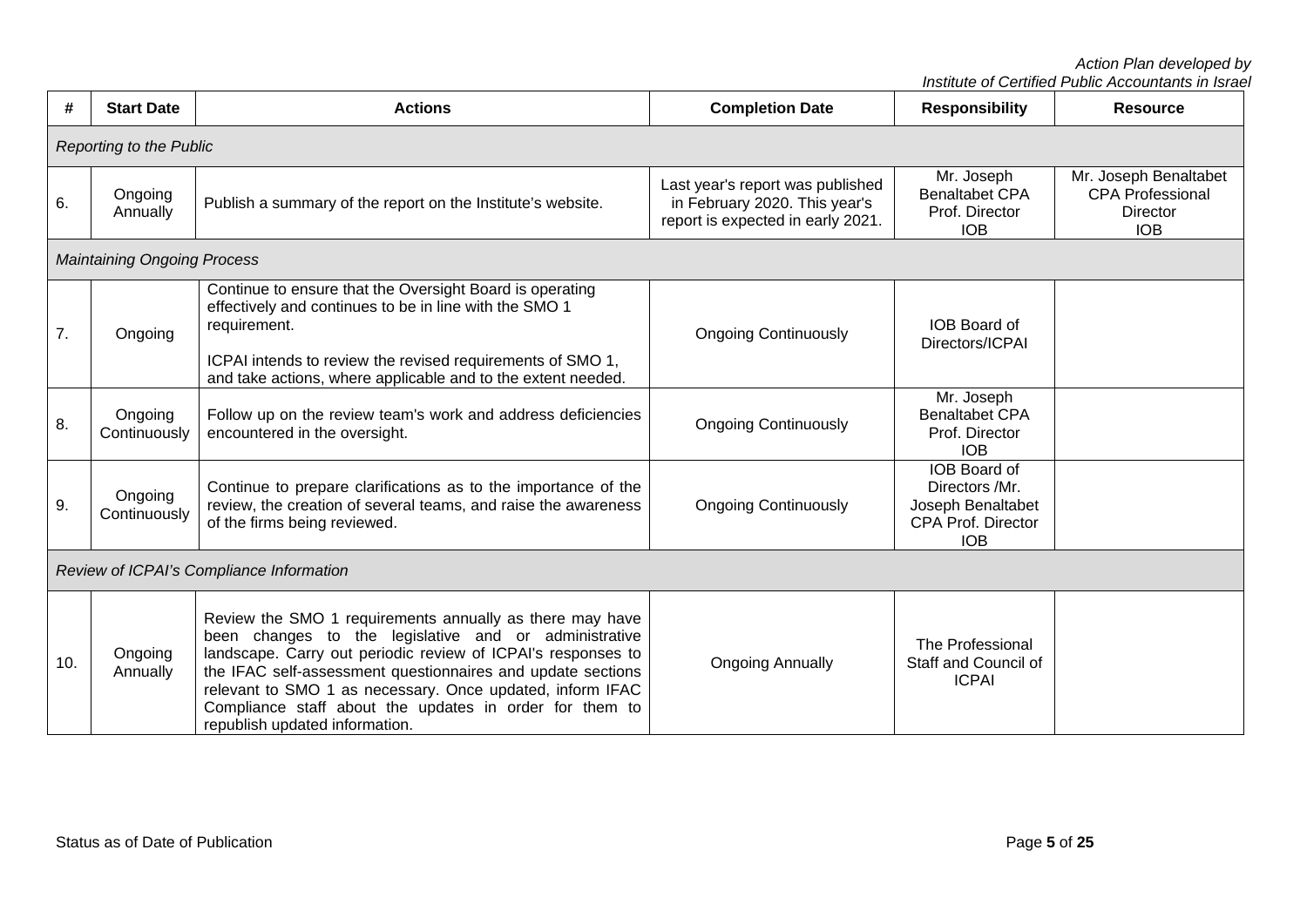# **Main Requirements of SMO 1**

| <b>Requirements</b>                                                                                                                                                                                     | Y | N | <b>Partially</b> | <b>Comments</b>                                                                                                                                    |
|---------------------------------------------------------------------------------------------------------------------------------------------------------------------------------------------------------|---|---|------------------|----------------------------------------------------------------------------------------------------------------------------------------------------|
| <b>Scope of the System</b><br>1. At a minimum, mandatory QA reviews are<br>all audits of<br>financial<br>required<br>for<br>statements.                                                                 |   |   |                  | Comments for all the requirements of SMO1:<br>The ICPAI is at the final adoption stages of ISQC1 and ISA 220. In this regard, please<br>see SMO 3. |
| <b>Quality Control Standards and Other Quality</b><br><b>Control Guidance</b><br>2. Firms are required to implement a system of<br>quality control in accordance with the quality<br>control standards. |   |   |                  | The ICPAI is at the final adoption stages of ISQC1 and ISA 220. In this regard, please<br>see SMO 3.                                               |
| Most up to date versions of ISQC 1 and<br>3.<br>other relevant ISA are adopted as the<br>quality control standards.                                                                                     |   |   |                  | The ICPAI is at the final adoption stages of ISQC1 and ISA 220. In this regard, please<br>see SMO 3.                                               |
| 4. Member<br><b>Body</b><br>assists<br>firms<br>in<br>understanding the objectives of quality<br>control and in implementing and maintaining<br>appropriate systems of quality control.                 |   |   |                  | The ICPAI is at the final adoption stages of ISQC1 and ISA 220. In this regard, please<br>see SMO 3.                                               |
| <b>Review Cycle</b><br>5. A cycle-based, risk-based, or a mixed<br>approach for selecting firms for QA review is<br>used.                                                                               |   |   |                  | The ICPAI is at the final adoption stages of ISQC1 and ISA 220. In this regard, please<br>see SMO 3.                                               |
| 6. For cycle-based approach, quality control<br>reviews are required to take place at least<br>every six years (and every three years for<br>audits of public interest entities).                       |   |   |                  | The ICPAI is at the final adoption stages of ISQC1 and ISA 220. In this regard, please<br>see SMO 3.                                               |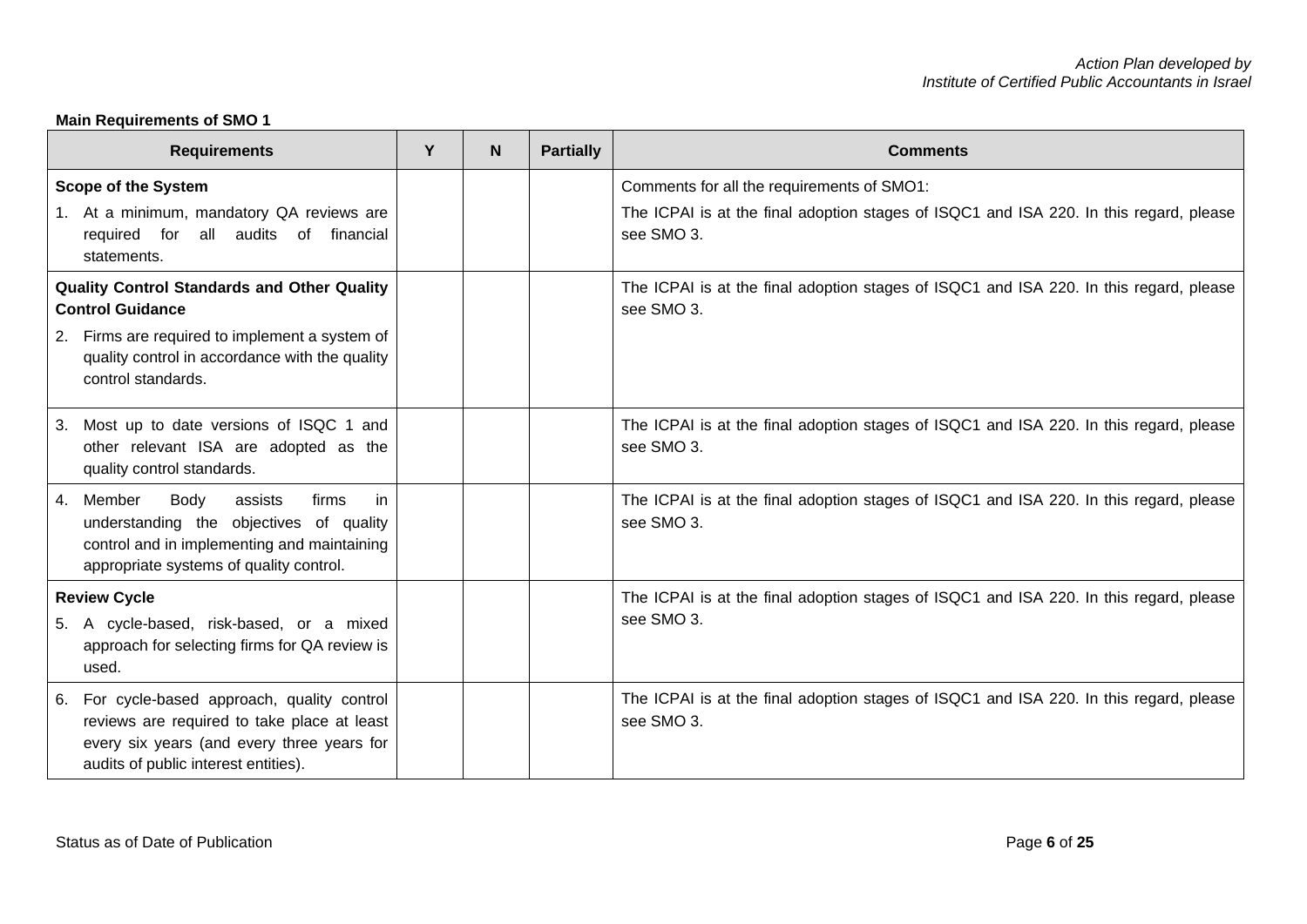| <b>Requirements</b>                                                                                                                                                                                           | Y | N | <b>Partially</b> | <b>Comments</b>                                                                                      |
|---------------------------------------------------------------------------------------------------------------------------------------------------------------------------------------------------------------|---|---|------------------|------------------------------------------------------------------------------------------------------|
| <b>QA Review Team</b><br>7. Independence of the QA Team is assessed<br>and documented.                                                                                                                        |   |   |                  | The ICPAI is at the final adoption stages of ISQC1 and ISA 220. In this regard, please<br>see SMO 3. |
| 8. QA Team possesses appropriate levels of<br>expertise.                                                                                                                                                      |   |   |                  | The ICPAI is at the final adoption stages of ISQC1 and ISA 220. In this regard, please<br>see SMO 3. |
| <b>Reporting</b><br>9. Documentation of evidence supporting the<br>quality control review report is required.                                                                                                 |   |   |                  | The ICPAI is at the final adoption stages of ISQC1 and ISA 220. In this regard, please<br>see SMO 3. |
| 10. A written report is issued upon conclusion of<br>the QA review and provided to the<br>firm/partner reviewed.                                                                                              |   |   |                  | The ICPAI is at the final adoption stages of ISQC1 and ISA 220. In this regard, please<br>see SMO 3. |
| <b>Corrective and Disciplinary Actions</b><br>11. Reviewed firms/partners are required to<br>timely adjustments<br>to meet<br>make<br>recommendations from the review report.                                 |   |   |                  | The ICPAI is at the final adoption stages of ISQC1 and ISA 220. In this regard, please<br>see SMO 3. |
| 12. QA review system is linked to the<br>Investigation and Discipline system.                                                                                                                                 |   |   |                  | The ICPAI is at the final adoption stages of ISQC1 and ISA 220. In this regard, please<br>see SMO 3. |
| <b>Consideration of Public Oversight</b><br>13. The body responsible for QA reviews<br>cooperates with its oversight body and<br>shares information on the functioning of the<br>QA review system, as needed. |   |   |                  | The IOB remains the oversight board and at the moment there are no plans to replace it.              |
| <b>Regular Review of Implementation and</b><br><b>Effectiveness</b><br>14. Regular reviews of implementation and<br>effectiveness of the system are performed.                                                |   |   |                  | The ICPAI is at the final adoption stages of ISQC1 and ISA 220. In this regard, please<br>see SMO 3. |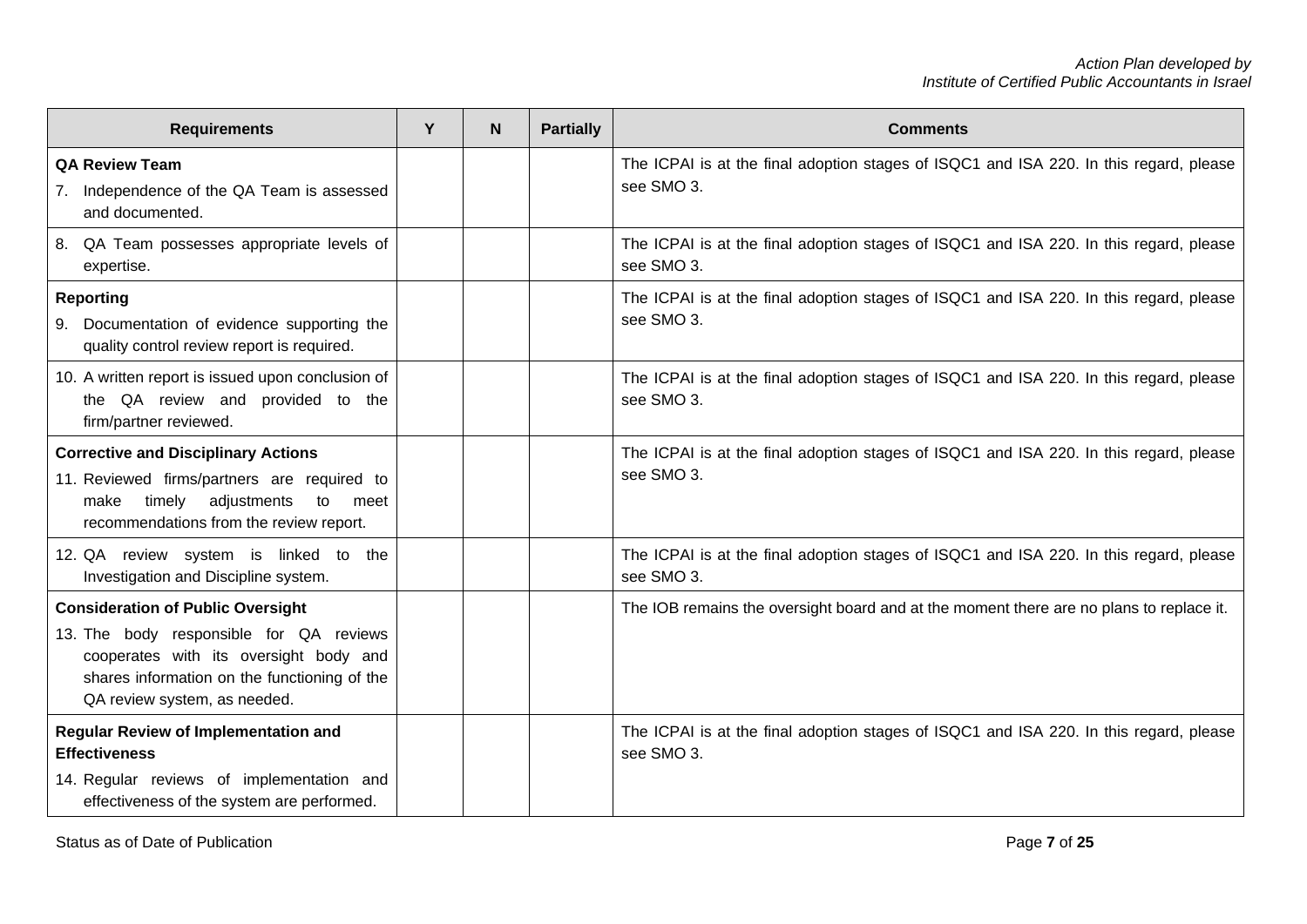### *Background*

According to The Auditors Law 5715-1955, The Israeli legislator is responsible for passing the relevant law and regulations regarding the whole profession, including learning programs and education standards. The regulator has set the programs towards achieving CPA qualification.

The ICPAI uses its best endeavors to persuade the regulator to pass laws and regulations in accordance with the International Education Standards (IESs). Accountancy education takes place in the universities. Israeli Universities are under the academic supervision of the Israeli Council for Higher Education (CHEI) and the professional supervision of the Auditors' Council (Ministry of Justice). The Council is the body responsible for the professional accountancy education program. The Institute's members on the Council are actively involved working to support the incorporation of IESs in university accountancy education.

Completion of a final assessment is necessary in order to become an auditor in Israel. The Auditors' Council (Ministry of Justice) is the body responsible for conducting the final assessment. This examination is uniform for all candidates and is given in comprehensive written format. In order to sit for the examination, candidates must typically have completed a B.A. in Accountancy.

Practical experience in the field of audit is required to practice in Israel as an auditor. The Auditors' Council approves the place of practical experience attainment (apprenticeship). The requirement for two years of practical experience is achieved under the supervision of a "coach" who has been approved to act as a "coach" by the Council. There are exceptions: The Auditors' Council may approve apprenticeship in other bodies such as the Securities Authority, the Tax Authority and large public corporations. The conditions are: 1. The apprenticeship must take place where audit and assurance work is performed. 2. The apprenticeship takes place under the supervision of a CPA who has been approved by the Council as a "coach". 3. On occasion, the period of apprenticeship is 1 year, and the additional year is to be carried out in a CPA firm.

Regarding the CPD, the ICPAI has established the Institute for Continuing Professional Education and Certificate Programs which prepares a wide cadre of relevant professional and managerial subjects. As part of the Institute's efforts towards mandatory CPD for all professional accountants, we record, monitor and verify members' participation and grant the participants with special certificates approving their participation in the courses, in order to expand the areas of practice of the members, while specializing in specific issues. The advanced training allows the accountants to be quickly updated on the variety of changes that the profession undergoes in the areas of standardization, taxation and accounting reporting.

the Institute for Continuing Education and Certificate Studies had certificate courses on the following topics: Entering the Accountant's World -PROVIDING practical tools for day-to-day management BUSINESS, Digital Marketing, Introduction to Retirement Planning, International Taxation, Auditing Investigation ( investigative review ביקורת חקירתית), VAT, Risk Management, The Annual Meeting at the Tel Aviv Museum on the Subject: Audit of Local Authorities, Real Estate Taxation, Directors, and Valuations tools and methods- step by step.

The lectures were attended by the best lecturers who serve as experts in the various courses, with the preference of accountants of bureau members, senior tax authority officials, regulators, leading lawyers and judges, who shared their experience with bureau members on issues relevant to members' occupations.

Status as of Date of Publication **Page 8** of 25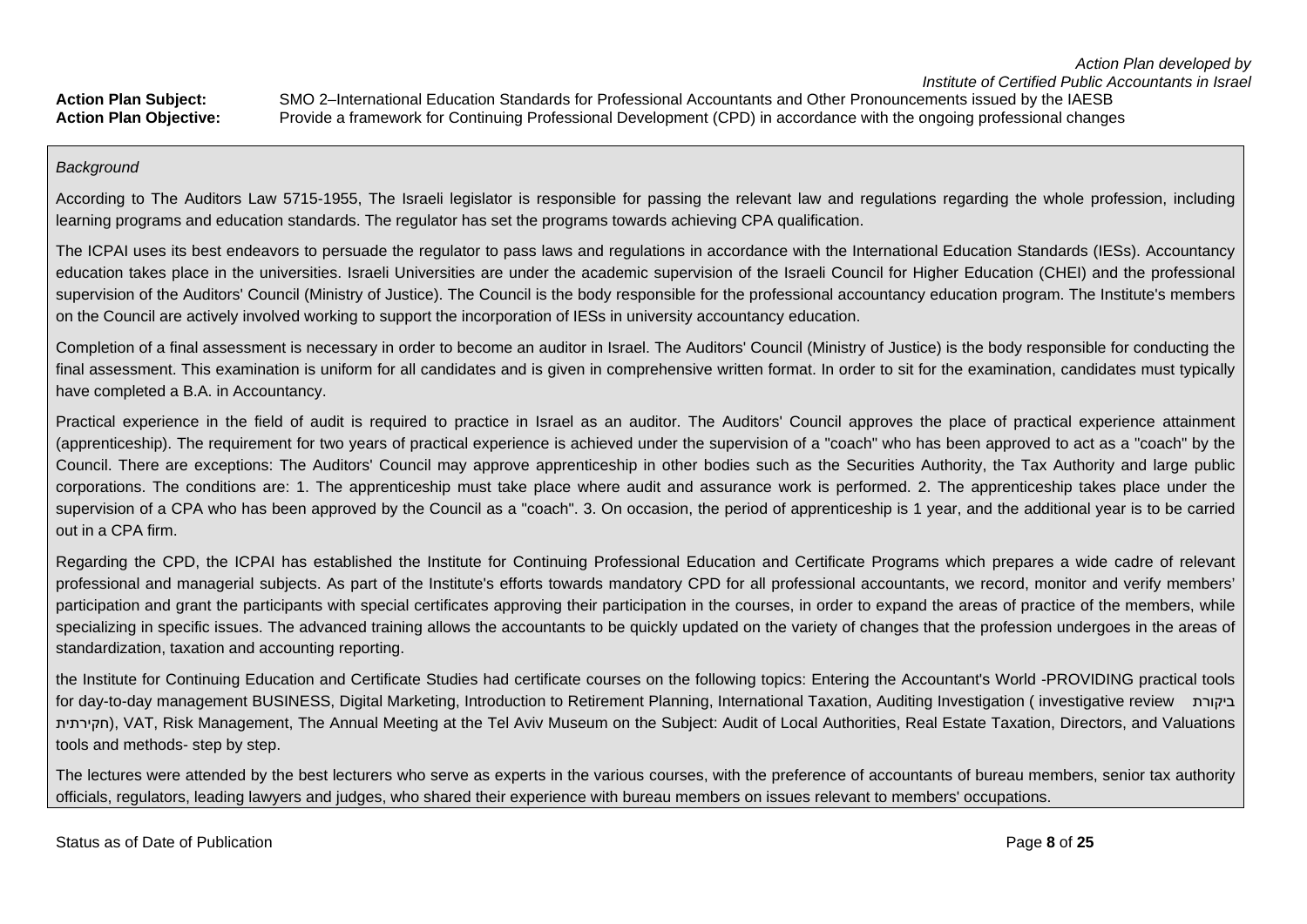*Institute of Certified Public Accountants in Israel*

| #   | <b>Start Date</b>                                 | <b>Actions</b>                                                                                                                                                                                                                                                                                                                                                                                                                                                                                                                                                                                                                                                                                                                                                                                                                                       | <b>Completion</b><br><b>Date</b> | <b>Responsibility</b>                                              | <b>Resource</b>                                                             |  |  |  |  |
|-----|---------------------------------------------------|------------------------------------------------------------------------------------------------------------------------------------------------------------------------------------------------------------------------------------------------------------------------------------------------------------------------------------------------------------------------------------------------------------------------------------------------------------------------------------------------------------------------------------------------------------------------------------------------------------------------------------------------------------------------------------------------------------------------------------------------------------------------------------------------------------------------------------------------------|----------------------------------|--------------------------------------------------------------------|-----------------------------------------------------------------------------|--|--|--|--|
|     | Preparations for the Adoption of CPD requirements |                                                                                                                                                                                                                                                                                                                                                                                                                                                                                                                                                                                                                                                                                                                                                                                                                                                      |                                  |                                                                    |                                                                             |  |  |  |  |
| 11. | 2003                                              | Establishment of the Institute for Continuing Professional<br>Education and Certificate Programs.<br>The school's programs include study courses that are between<br>24-48 hours long, half day study sessions, seminars,<br>workshops, conferences and congresses.                                                                                                                                                                                                                                                                                                                                                                                                                                                                                                                                                                                  | Completed                        | David Goldberg,<br>CPA (Isr)                                       | Institute for Continuing Professional Education<br>and Certificate Programs |  |  |  |  |
|     | <b>Maintaining Ongoing Processes</b>              |                                                                                                                                                                                                                                                                                                                                                                                                                                                                                                                                                                                                                                                                                                                                                                                                                                                      |                                  |                                                                    |                                                                             |  |  |  |  |
| 12. | Ongoing<br>annually                               | Prepare the schedule of CPD events and courses (Every 3<br>months).<br>The events cover a variety of professional subjects that are<br>relevant to the work of the CPA / auditor, including various<br>complimentary disciplines such as: a Company Directors<br>Course, a CFO course, an Understanding Governmental<br>Accounting course, an Investigative Auditing course, an IFRS<br>course, a New Auditing Standards course, a Risk Management<br>course, a Valuation Models course, a Payroll Auditor course,<br>and a Labor and Employment Law course.<br>The syllabus ensures that changes in tax laws, revisions of<br>existing and \ or the introduction of new auditing and<br>accounting standards are incorporated. Furthermore, the study<br>of the implementation of new legislation is included, as it is<br>relevant to accountants. | Ongoing<br>annually              | Elina Frenkel<br>Ronen, CPA (Isr)<br>and professional<br>lecturers | Technical staff together with individual<br>lecturers                       |  |  |  |  |
| 13. | Ongoing<br>Monthly                                | Send all information about CPD to all members by mail and e-<br>mail and other social networks media in form of a Newsletter,<br>and publish on the ICPAI website under CPD Courses.                                                                                                                                                                                                                                                                                                                                                                                                                                                                                                                                                                                                                                                                 | Ongoing<br>Monthly               | Elina Frenkel<br>Ronen, CPA (Isr)                                  | Institute for Continuing Professional Education<br>and Certificate Programs |  |  |  |  |
| 14. | Ongoing                                           | Since January 1, 2015, ICPAI has created and implemented an<br>incentive program, which gives points for every Continuing<br>Professional Development course and seminar completed by<br>our members. The CPD courses are voluntary, and serve the<br>needs of our members to remain up to date in the Accountancy<br>profession. ICPAI gives Honorary Distinction Certificates to the<br>members who have received the most points for their<br>participation in CPDs.                                                                                                                                                                                                                                                                                                                                                                              | Ongoing                          | Elina Frenkel<br>Ronen, CPA (Isr)                                  | Institute for Continuing Professional Education<br>and Certificate Programs |  |  |  |  |

Status as of Date of Publication **Page 9** of 25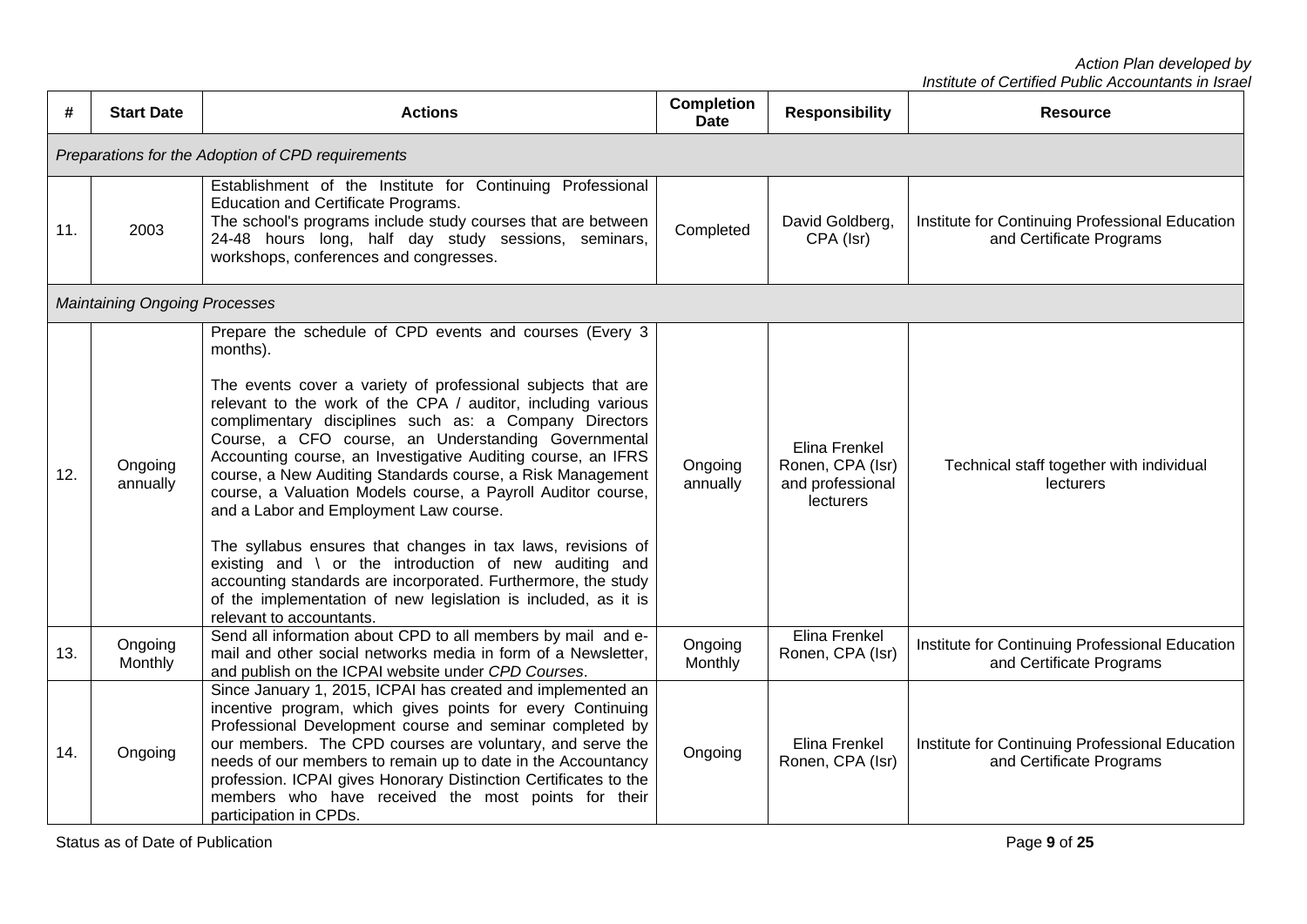| #   | <b>Start Date</b>                         | <b>Actions</b>                                                                                                                                                                                                                                                                                                                                                                                                              | <b>Completion</b><br><b>Date</b> | <b>Responsibility</b>                                              | <b>Resource</b>                                                             |  |  |
|-----|-------------------------------------------|-----------------------------------------------------------------------------------------------------------------------------------------------------------------------------------------------------------------------------------------------------------------------------------------------------------------------------------------------------------------------------------------------------------------------------|----------------------------------|--------------------------------------------------------------------|-----------------------------------------------------------------------------|--|--|
|     |                                           | Obtaining Recognition of the Regulator                                                                                                                                                                                                                                                                                                                                                                                      |                                  |                                                                    |                                                                             |  |  |
| 15. | Ongoing                                   | negotiated, with the assistance of<br>The Institute has<br>representatives from the Treasury, for the recognition of its<br>professional study system, in order that civil servants can<br>formally approach the Institute's bodies, which deal with<br>continuing professional development, and obtain recognition<br>and also points, which are also recognized in accordance with<br>the rules governing civil servants. | Ongoing                          | Elina Frenkel<br>Ronen, CPA (Isr)                                  | Institute for Continuing Professional Education<br>and Certificate Programs |  |  |
| 16. | Ongoing                                   | The Institute believes that the combination of assessments on<br>a voluntary basis, together with the formal arrangements in the<br>public sector will also lead, at the end of the day, to a<br>complementary process in the legislation and in accordance<br>with the pronouncements by IFAC.                                                                                                                             | Ongoing                          | Elina Frenkel<br>Ronen, CPA (Isr)                                  | Institute for Continuing Professional Education<br>and Certificate Programs |  |  |
|     | <b>Maintaining Ongoing Processes</b>      |                                                                                                                                                                                                                                                                                                                                                                                                                             |                                  |                                                                    |                                                                             |  |  |
| 17. | Ongoing                                   | Carry out the activities of the school throughout the country, on<br>a similar basis, in order to maintain uniformity.<br>Continue to use best endeavors to ensure that the Institute's<br>education requirements reflect the changes in the profession<br>and the professional landscape, update the members to ensure<br>they maintain professional competence.                                                           | Ongoing                          | Elina Frenkel<br>Ronen, CPA (Isr)<br>and professional<br>lecturers | Institute for Continuing Professional Education<br>and Certificate Programs |  |  |
|     | Review of ICPAI 's Compliance Information |                                                                                                                                                                                                                                                                                                                                                                                                                             |                                  |                                                                    |                                                                             |  |  |
| 18. | Ongoing                                   | Carry out periodic review of ICPAI's response to the IFAC self<br>assessment questionnaire and update sections relevant to<br>SMO 2 as necessary. Once updated, inform IFAC compliance<br>staff about the updates in order for them to republish updated<br>information.                                                                                                                                                    | Ongoing<br>Annually              | Elina Frenkel<br>Ronen, CPA (Isr)                                  | Institute for Continuing Professional Education<br>and Certificate Programs |  |  |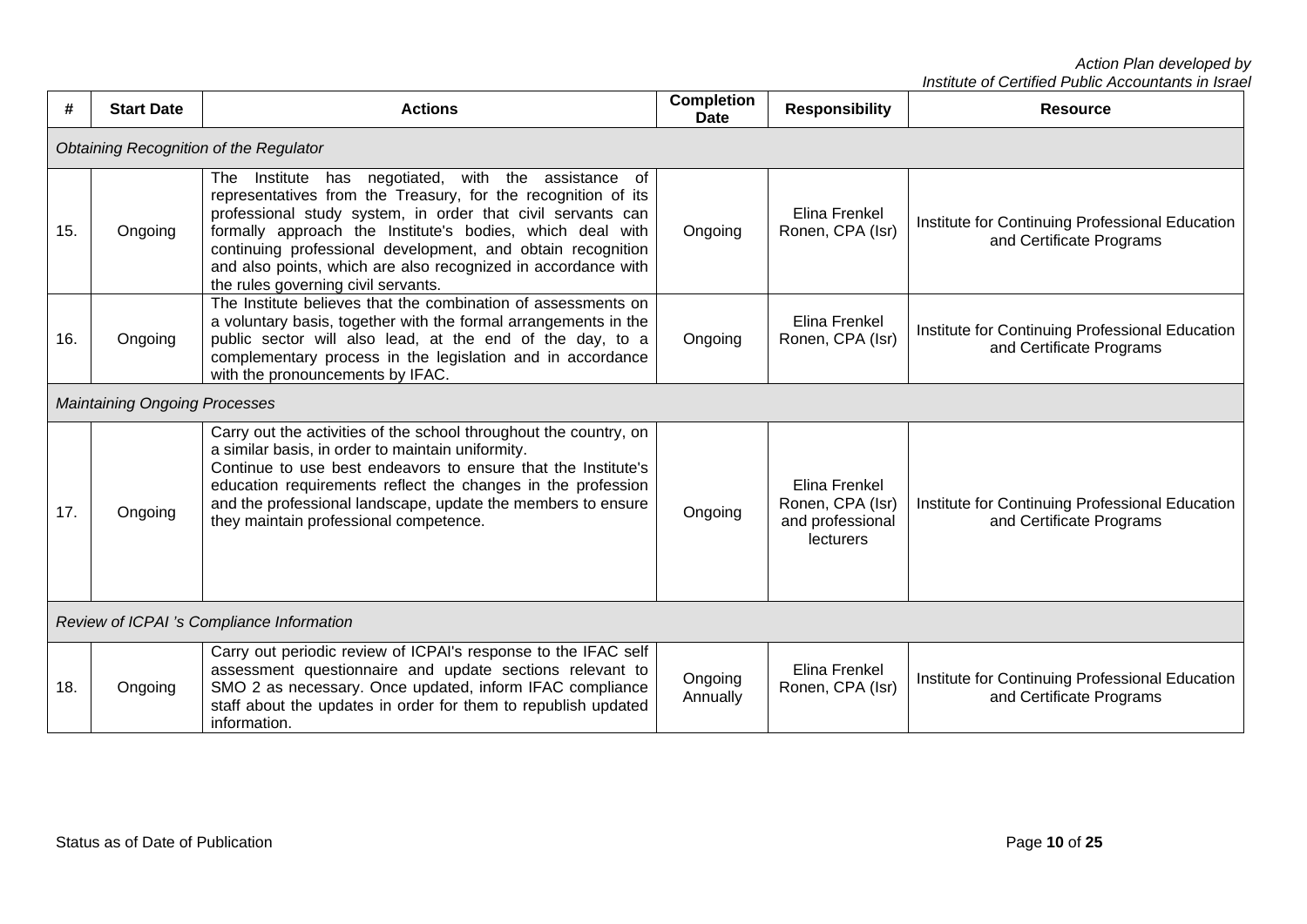**Action Plan Subject:** SMO 3–International Standards and other Pronouncements Issued by the IAASB **Action Plan Objective:** Continue to use best endeavors to maintain ongoing processes of translation and adaptation of IAASB Pronouncements

#### *Background*

The Institute of Certified Public Accountants in Israel is the entity responsible for establishing auditing standards which are obligatory. ICPAI's authority to establish auditing standards is set out in the Auditors Regulations (ways of the Auditor's Practice) 5715-1973, which states, among others, that an auditor who acted in accordance with a standard, rule or guidance of ICPAI, which do not contradict explicitly or implicitly other regulation of the Auditors Regulations, is seen as a one who acted in accordance with generally accepted auditing standards, unless it is proven that his action was not reasonable given the circumstances.

The ICPAI continues the process of adopting IAASB standards. Recently the ICPAI has published a new code for all auditing standards (using the ISAs authorized current numbers) which ICPAI have practically issued a full set of auditing standards based either on the clarified or pre-clarified ISAs .In these days Quality control auditing standards (based on ISQC1 and ISA 220) are in the process of final approval .The work plan for the years 2020-2022 is to adopt the new standards relating to the new auditor's report, as detailed below:

The Israel Auditing Standards Committee, which is an integral part of ICPAI, is responsible for:

- Ongoing review of IAASB Pronouncements
- Recommending the IAASB Pronouncements to be adopted by the ICPAI
- Ongoing monitoring of IAASB work program to identify new drafts and final standards
- Review the EDs and Pronouncements of International Standards on Auditing (ISAs) and prepare recommendations for their adoption in Israel with the plan to develop a translated version
- Making the appropriate adaptations to the ISAs given specific circumstances that exist in Israel (e.g., laws and regulations)
- Review of the translation into Hebrew
- Examine the appropriateness of the translations and compliance with the Israeli standardization and regulation.

As of October 2020, the Committee has issued nine standards that are based on the Clarified ISAs (ISAs 560, 230, 200, 320, 450, 580,250 and 220 in addition to ISQC1), with eight other Clarified ISAs being in the process of being adopted or revised. all of them relating to the auditor's report – ISAs 700, 701, 705, 706, 710, 260, 265 and 720.

Most other standards are based on previous versions of ISAs and some standards are independently developed where no ISA is available to deal with a specific issue (e.g., consent letters, joint audits, SOX-related standards).

The Institute for Continuing Professional Education and Certificate Programs (see SMO 2) has conducted several seminars with regard to implementing auditing standards. ICPAI plans to provide ongoing seminars with regard to future new standards.

Status as of Date of Publication **Page 11** of 25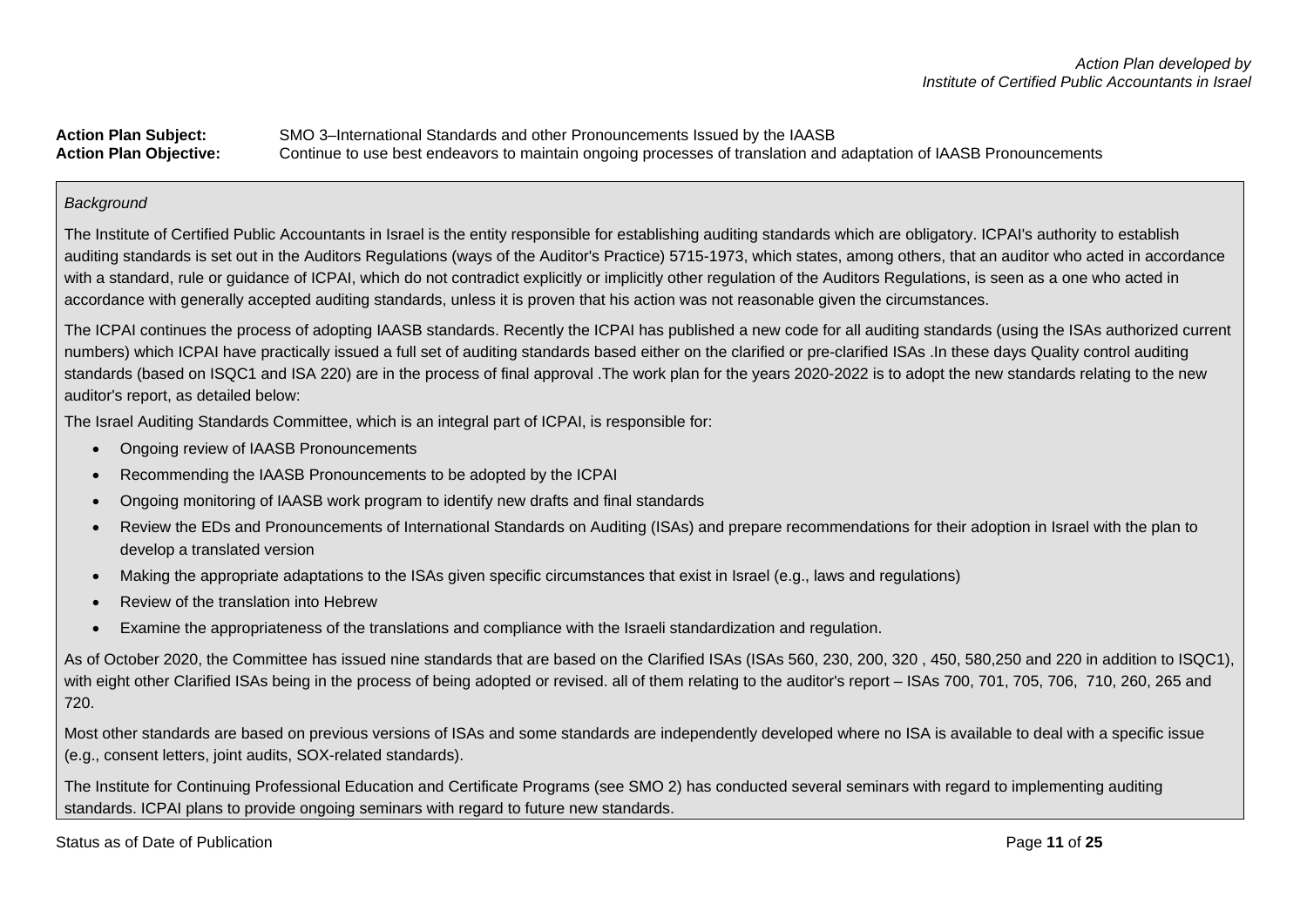| #   | <b>Start Date</b> | <b>Actions</b>                                                                                                                                                                                                       | <b>Completion</b><br>Date | <b>Responsibility</b>                                                             | <b>Resource</b>                                                         |
|-----|-------------------|----------------------------------------------------------------------------------------------------------------------------------------------------------------------------------------------------------------------|---------------------------|-----------------------------------------------------------------------------------|-------------------------------------------------------------------------|
|     |                   | Reviewing the adaptations needed to be made in ISAs to accommodate local circumstances                                                                                                                               |                           |                                                                                   |                                                                         |
| 19. | Ongoing           | Reviewing an ISA which is included in the work plan and<br>comparing it with equivalent auditing standards in<br>selected countries around the world in order to learn<br>about adaptations made by other countries. | Ongoing                   | Chair: Mrs. Galit Niv-<br>Bourshan, CPA (Isr.)                                    | The Israel Auditing Standards Committee                                 |
| 20. | Ongoing           | Establishing the adaptations needed to be made in ISAs<br>to accommodate local circumstances (e.g. local laws<br>and regulations).                                                                                   | Ongoing                   | Chair: Mrs. Galit Niv-<br>Bourshan, CPA (Isr.)                                    | The Israel Auditing Standards Committee                                 |
|     |                   | Furthering the Development of the Hebrew Language Translation Process                                                                                                                                                |                           |                                                                                   |                                                                         |
| 21. | Ongoing           | Selection of a specialized translation personnel to<br>ensure the ongoing translation of the standards and<br>draft standards as issued by IAASB.                                                                    | Ongoing                   | Chair: Mrs. Galit Niv-<br>Bourshan, CPA (Isr.)                                    | The Israel Auditing Standards Committee                                 |
| 22. | Ongoing           | Completion of the translation in accordance with the<br>agreed plan by the specialized personnel selected to<br>perform the ongoing translation of the standards.                                                    | Ongoing                   | Chair: Mrs. Galit Niv-<br>Bourshan, CPA (Isr.)                                    | The Israel Auditing Standards Committee                                 |
| 23. | Ongoing           | The committee reviews the translated standards.                                                                                                                                                                      | Ongoing                   | Chair: Mrs. Galit Niv-<br>Bourshan (Isr.)                                         | The Israel Auditing Standards Committee                                 |
| 24. | Ongoing           | Approval of the translation as performed by the selected<br>company and reviewed by the committee in accordance<br>with the approved plan and approval of the translation.                                           | Ongoing                   | Chair: Mrs. Galit Niv-<br>Bourshan, CPA (Isr.)                                    | The Israel Auditing Standards Committee                                 |
|     |                   | Adoption of IAASB Pronouncements                                                                                                                                                                                     |                           |                                                                                   |                                                                         |
| 25. | Ongoing           | The committee approves the standard. Following the<br>approval, the standard is approved by the Institute's<br>Professional Council which receives the standards for<br>remarks and approval.                        | Ongoing                   | Chair: Mrs. Galit Niv-<br>Bourshan, CPA (Isr.) and<br>Chair: Mr. Arnon Ratzkovsky | The Israel Auditing Standards Committee<br>and the Professional Council |
| 26. | Ongoing           | The ICPAI staff publishes an exposure draft on the<br>ICPAI website for public comments. All regulatory<br>bodies receive the ED for comments.                                                                       | Ongoing                   | Chair: Mrs. Galit Niv-<br>Bourshan, CPA (Isr.)                                    | The Israel Auditing Standards Committee                                 |
| 27. | Ongoing           | Comments received are discussed by the Committee<br>(usually after a public hearing) for final approval.                                                                                                             | Ongoing                   | Chair: Mrs. Galit Niv-<br>Bourshan, CPA (Isr.)                                    | The Israel Auditing Standards Committee                                 |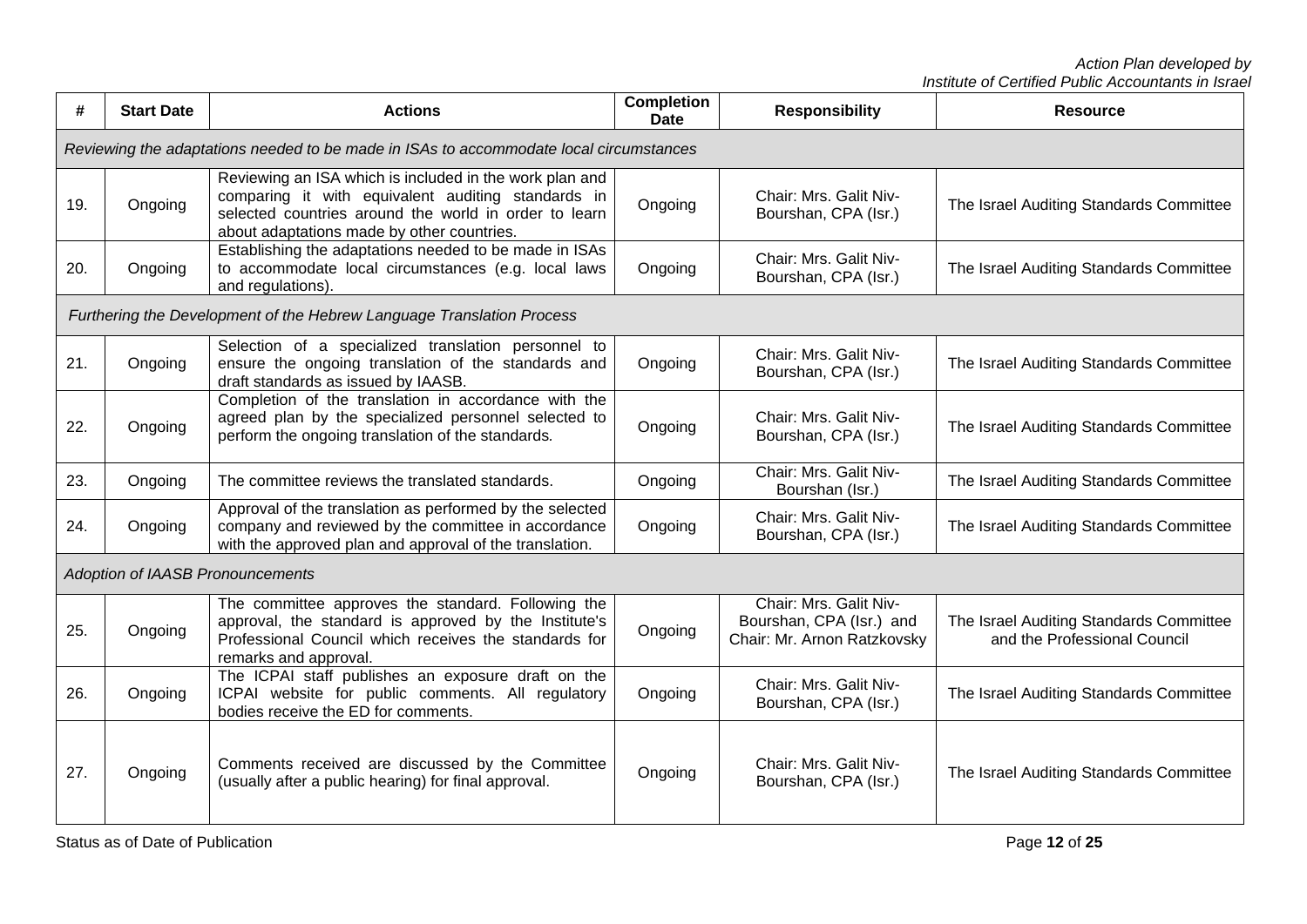| #   | <b>Start Date</b>                                              | <b>Actions</b>                                                                                                                                                                                                       | <b>Completion</b><br><b>Date</b> | <b>Responsibility</b>                          | <b>Resource</b>                           |  |  |  |
|-----|----------------------------------------------------------------|----------------------------------------------------------------------------------------------------------------------------------------------------------------------------------------------------------------------|----------------------------------|------------------------------------------------|-------------------------------------------|--|--|--|
| 28. | Ongoing                                                        | The Professional Council<br>receives<br>the<br>modified<br>standards for comments.                                                                                                                                   | Ongoing                          | Chair: Mr. Arnon<br>Ratzkovsky                 | <b>Professional Council</b>               |  |  |  |
| 29. | Ongoing                                                        | The steering committee discusses and approves the<br>standards for final approval by the Executive Board.                                                                                                            | Ongoing                          | Chair: Mr. Eli Goldstein                       | <b>Audit Standards Steering Committee</b> |  |  |  |
| 30. | Ongoing                                                        | The Institute's Executive Board receives the standards<br>for final approval.                                                                                                                                        | Ongoing                          | <b>Executive Board</b>                         | <b>Executive Board</b>                    |  |  |  |
|     | Maintaining Ongoing Process - overview for the years 2016-2018 |                                                                                                                                                                                                                      |                                  |                                                |                                           |  |  |  |
| 31. | H1/2017                                                        | A new code for all auditing standards (using the ISAs<br>authorized current numbers) which ICPAI have<br>practically issued a full set of auditing standards based<br>either on the clarified or pre-clarified ISAsa | H2/2018                          | Chair: Mrs. Galit Niv-<br>Bourshan, CPA (Isr.) | The Israel Auditing Standards Committee   |  |  |  |
| 32. | H1 / 2018                                                      | The Committee reviewed and adopted ISA 220 - Quality<br>Control for an Audit of Financial Statements                                                                                                                 | H <sub>2</sub> / 2020            | Chair: Mrs. Galit Niv-<br>Bourshan, CPA (Isr.) | The Israel Auditing Standards Committee   |  |  |  |
| 33. | H1 / 2018                                                      | The Committee reviewed and adopted ISQC1- Quality<br>control for firms that perform audits and reviews of<br>financial statements, and other assurance and related<br>services engagements                           | H <sub>2</sub> / 2020            | Chair: Mrs. Galit Niv-<br>Bourshan, CPA (Isr.) | The Israel Auditing Standards Committee   |  |  |  |
| 34. | H1 / 2020                                                      | The Committee is reviewing the adoption of new ISAs<br>relating to the Auditor's Report (700 series: ISAs 700,<br>701, 705, 706, 710, 260, 265 and 720)                                                              | 2023                             | Chair: Mrs. Galit Niv-<br>Bourshan, CPA (Isr.) | The Israel Auditing Standards Committee   |  |  |  |
| 35. | H1/2017                                                        | A new code for all auditing standards (using the ISAs<br>authorized current numbers) which ICPAI have<br>practically issued a full set of auditing standards based<br>either on the clarified or pre-clarified ISAs  | Completed<br>in 2018             | Chair: Mrs. Galit Niv-<br>Bourshan, CPA (Isr.) | The Israel Auditing Standards Committee   |  |  |  |
| 36. | H1 / 2018                                                      | The Committee reviewed and adopted ISA 220 - Quality<br>Control for an Audit of Financial Statements                                                                                                                 | H <sub>2</sub> / 2020            | Chair: Mrs. Galit Niv-<br>Bourshan, CPA (Isr.) | The Israel Auditing Standards Committee   |  |  |  |
| 37. | H1 / 2018                                                      | The Committee reviewed and adopted ISQC1- Quality<br>control for firms that perform audits and reviews of<br>financial statements, and other assurance and related<br>services engagements                           | H <sub>2</sub> / 2020            | Chair: Mrs. Galit Niv-<br>Bourshan, CPA (Isr.) | The Israel Auditing Standards Committee   |  |  |  |
| 38. | H1 / 2020                                                      | The Committee is reviewing the adoption of new ISAs<br>relating to the Auditor's Report (700 series: ISAs 700,<br>701, 705, 706, 710, 260, 265 and 720)                                                              | 2023                             | Chair: Mrs. Galit Niv-<br>Bourshan, CPA (Isr.) | The Israel Auditing Standards Committee   |  |  |  |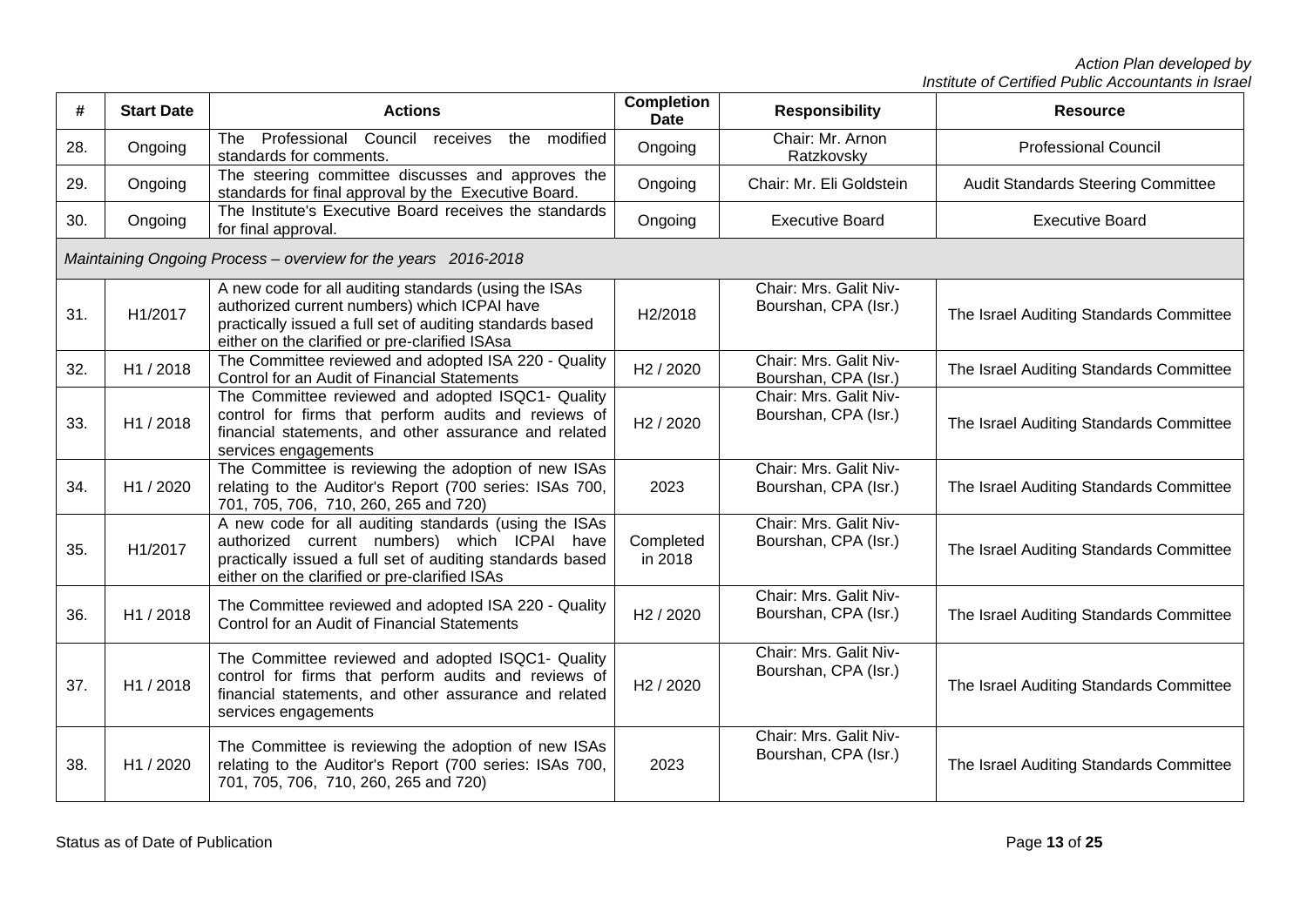| #   | <b>Start Date</b>                        | <b>Actions</b>                                                                                                                                                                                                                                                                                                                        | <b>Completion</b><br><b>Date</b> | <b>Responsibility</b>                         | <b>Resource</b>           |  |  |  |
|-----|------------------------------------------|---------------------------------------------------------------------------------------------------------------------------------------------------------------------------------------------------------------------------------------------------------------------------------------------------------------------------------------|----------------------------------|-----------------------------------------------|---------------------------|--|--|--|
|     | <b>Maintaining Ongoing Process</b>       |                                                                                                                                                                                                                                                                                                                                       |                                  |                                               |                           |  |  |  |
| 39. | Ongoing                                  | raise members'<br>Continue to<br>awareness of<br>these<br>standards and assist them in the application of the<br>standards.                                                                                                                                                                                                           | Ongoing                          | <b>Israel Auditing Standards</b><br>Committee | <b>Professional Staff</b> |  |  |  |
| 40. | Ongoing                                  | Continue to ensure members are kept fully aware of the<br>standards by a communications plan which includes:<br>Updating the Institute's Webpage<br>$\bullet$<br>Conducting CPD events that include: study<br>courses, seminars, congresses.<br>Publish in our Newsletter<br>Publish in our journal (sent by mail to all<br>members). | Ongoing                          | <b>Israel Auditing Standards</b><br>Committee | <b>Professional Staff</b> |  |  |  |
|     | Review of ICPAI's Compliance Information |                                                                                                                                                                                                                                                                                                                                       |                                  |                                               |                           |  |  |  |
| 41. | Ongoing                                  | Continue to perform periodic reviews of the response to<br>the IFAC self assessment questionnaire and update<br>sections relevant to SMO 3 as necessary. Once<br>updated, inform the compliance staff about the updates<br>in order for them to republish                                                                             | Ongoing<br>Annually              | <b>Israel Auditing Standards</b><br>Committee | <b>Professional Staff</b> |  |  |  |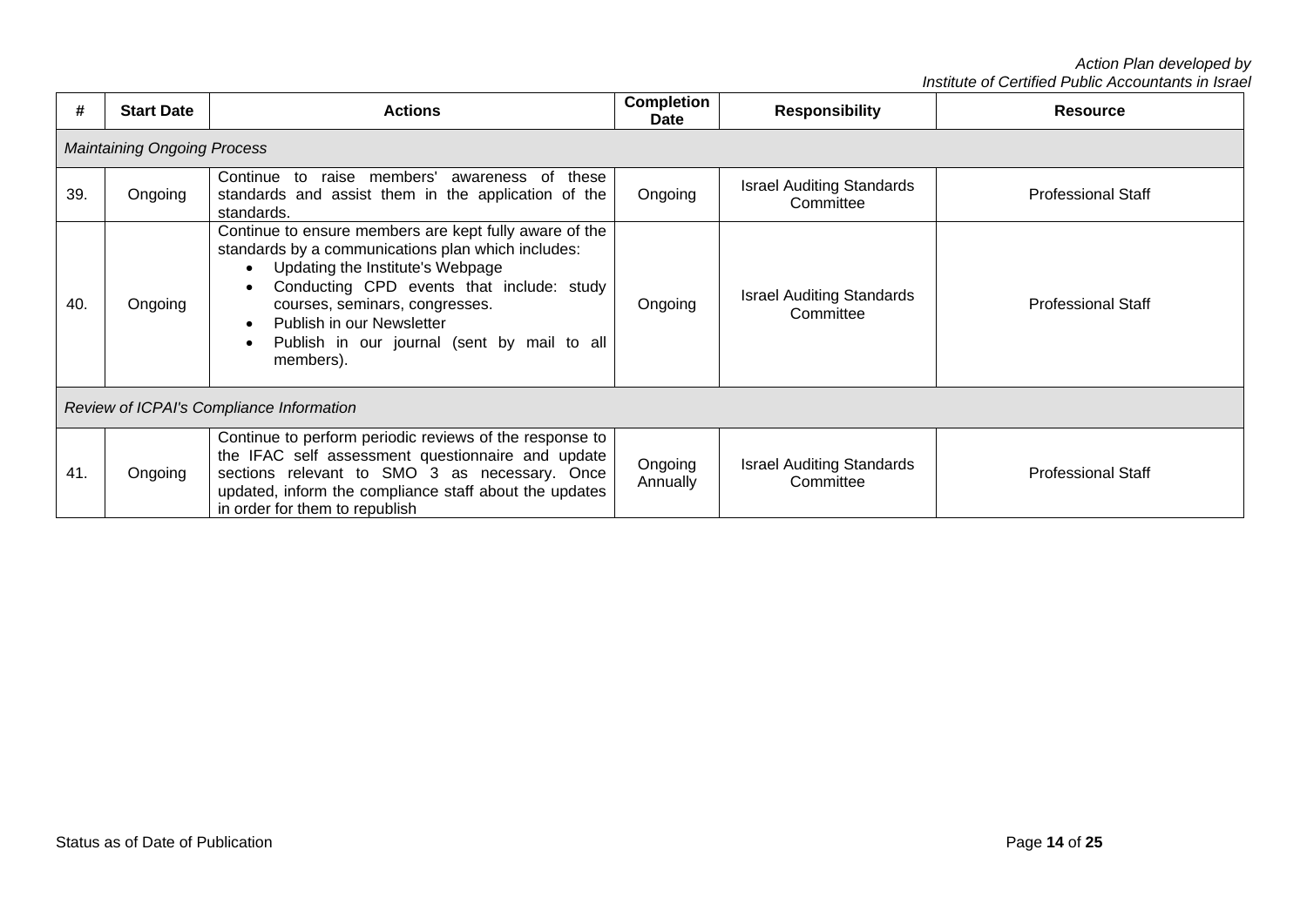Action Plan Subject:<br>
SMO 4-IESBA Code of Ethics for Professional Accountants<br>
Action Plan Objective:<br>
Continue to use best endeavors to maintain ongoing process **Action Plan Objective:** Continue to use best endeavors to maintain ongoing process to implement the IESBA Code of Ethics (COE)

*Background*

In Israel, Ethical standards are set by two autonomous legislations:

1. The Auditors Law 5715-1955 which includes Auditors Regulations (Inappropriate Conduct of Professional Behavior 5725-1965) as set by the State (the - "**Regulations**").

2. Rules of Ethical behavior as set by the ICPAI according to its Article of Association (the - "**ICPAI Rules**").

The ethical behavior requirements included in the Regulations are similar to the ICPAI Rules.

Both Rules and regulations deals with the requirement of CPA's proper behavior in the following aspects: Integrity, honesty, moral attitude, independence. Impartiality, no conflict of interest, professional attitude, secrecy, personal responsibility, no soliciting, limitation on publicity and others The ICPAI can impose only its own rules. The ICPAI maintains, through its Ethics committee, procedures for providing explanations, guidance and opinions concerning ethical matters introduced either by ICPAI members or others including anonymous approaches. The Ethics Committee supervises the implementation of the ICPAI Rules and makes its recommendations to the Board of Directors of actions to impose said rules. Matters of significance are brought to the members' knowledge by ICPAI publications.

| #   | <b>Start Date</b>                                                                  | <b>Actions</b>                                                                                                                                                                                                                                                                                                                                                                                                                                                                                                                                                                                                                                                                                                                                    | <b>Completion</b><br>Date | <b>Responsibility</b>                    | <b>Resource</b>                    |  |  |  |  |
|-----|------------------------------------------------------------------------------------|---------------------------------------------------------------------------------------------------------------------------------------------------------------------------------------------------------------------------------------------------------------------------------------------------------------------------------------------------------------------------------------------------------------------------------------------------------------------------------------------------------------------------------------------------------------------------------------------------------------------------------------------------------------------------------------------------------------------------------------------------|---------------------------|------------------------------------------|------------------------------------|--|--|--|--|
|     | Identifying Potential Departures from IESBA Code of Ethics and Promote Convergence |                                                                                                                                                                                                                                                                                                                                                                                                                                                                                                                                                                                                                                                                                                                                                   |                           |                                          |                                    |  |  |  |  |
| 42. | Ongoing                                                                            | Promote the convergence of the Ethics standards<br>and the Independence standards of the IESBA Code<br>of Ethics within the Ministry of Justice and the other<br>regulatory authorities as appropriate. As a result of<br>our efforts, the Ministry of Justice promulgated in<br>2008 regulations regarding the proper behavior of<br>CPAs in respect of no conflict of interest and<br>impartial conduct which are also in line with the<br><b>ICPAI code of ethics</b><br>The staff of the Israeli Securities Authority has<br>published in 1992 a public decision according to law<br>concerning the independence of auditor from its<br>audit clients in the listed companies sector, which are<br>also in line with the ICPAI code of ethics | Ongoing                   | President and<br>members of the<br>Board | President and members of the Board |  |  |  |  |

Status as of Date of Publication Page **15** of **25**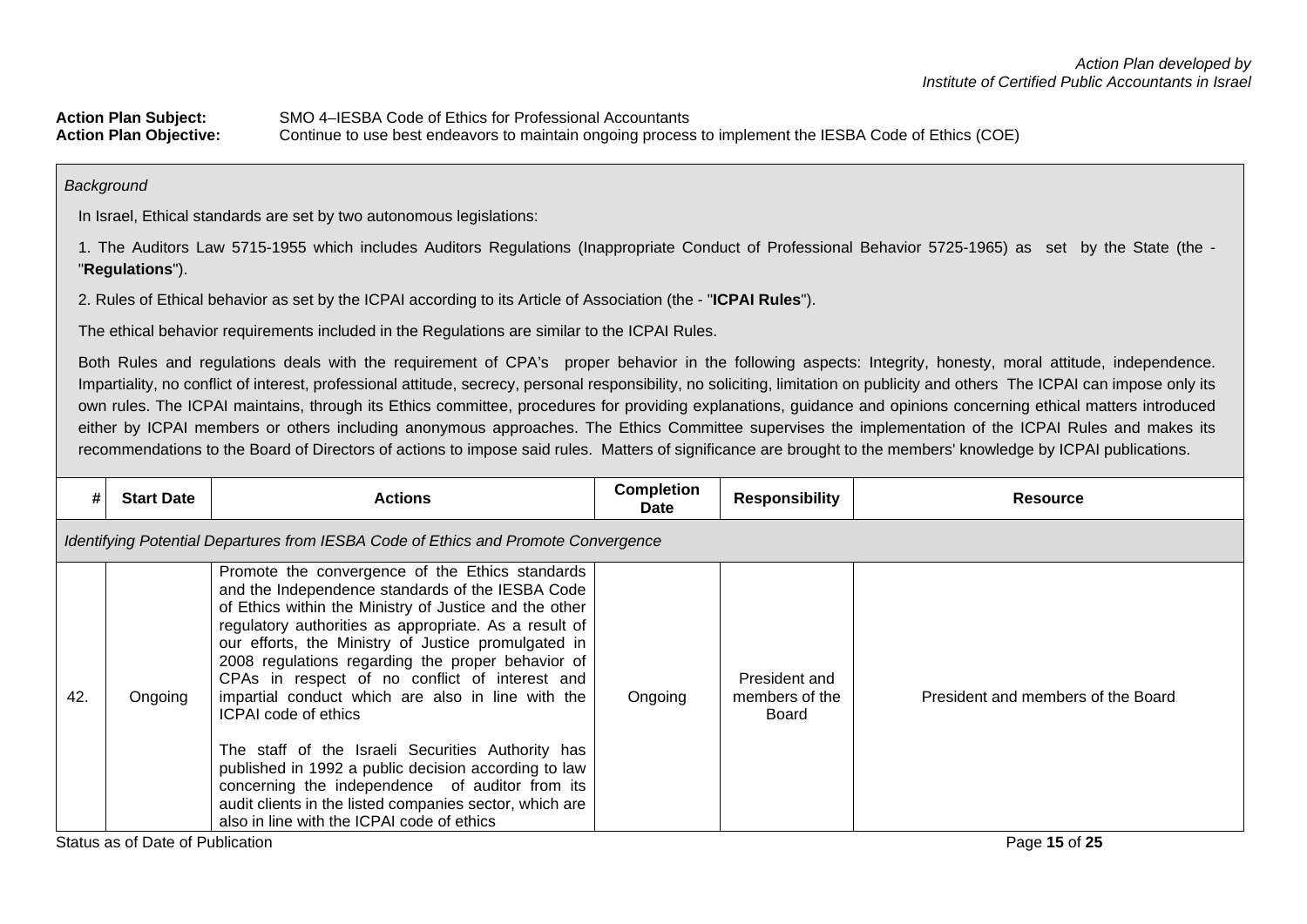| #   | <b>Start Date</b>                        | <b>Actions</b>                                                                                                                                                                                                                                                                | <b>Completion</b><br><b>Date</b> | <b>Responsibility</b>                                | <b>Resource</b>                                                  |  |  |
|-----|------------------------------------------|-------------------------------------------------------------------------------------------------------------------------------------------------------------------------------------------------------------------------------------------------------------------------------|----------------------------------|------------------------------------------------------|------------------------------------------------------------------|--|--|
| 43. | Ongoing                                  | Review the IESBA Code of Ethics and compare the<br>standards with current ethical and independence<br>requirements currently included in the Rules of the<br>ICPAI.                                                                                                           | Ongoing up to<br>2024            | <b>Ethics</b><br>Committee                           | Committee Members and professional Secretary of<br>the committee |  |  |
| 44. | Ongoing                                  | Identify gaps in Ethics Codes and provide advice for<br>closing these gaps.                                                                                                                                                                                                   | Ongoing up<br>2027               | Arie Rapaport<br>Chair of Ethics<br>Committee        | <b>Ethics Committee</b>                                          |  |  |
|     |                                          | Raising Awareness of Resources to Support Implementation of IESBA Code of Ethics                                                                                                                                                                                              |                                  |                                                      |                                                                  |  |  |
| 45. | Ongoing                                  | Act for awareness for implementation of IESBA's<br><b>ICPAI</b><br>Though<br>guidance<br>among<br>members.<br>publications of decisions and clarifications<br>ופרסומי<br>הלשכה ובאתר הלשכה וסרטונים                                                                           | Ongoing                          | Educational<br>Committees                            | Lectures and publications                                        |  |  |
|     | <b>Maintaining Ongoing Processes</b>     |                                                                                                                                                                                                                                                                               |                                  |                                                      |                                                                  |  |  |
| 46. | Ongoing                                  | Monitoring of standard-setting activities of the IESBA<br>and updating the Action Plan for further activities<br>where necessary.                                                                                                                                             | Ongoing                          | Arie Rapaport<br><b>Chair of Ethics</b><br>Committee | Committee members                                                |  |  |
| 47. | Ongoing                                  | Continue to promote awareness of changes in ethical<br>requirements to ICPAI members through the<br>courses, conferences, and professional publications.                                                                                                                      | Ongoing                          | Educational<br>Committees                            | Lectures and publications                                        |  |  |
|     | Review of ICPAI's Compliance Information |                                                                                                                                                                                                                                                                               |                                  |                                                      |                                                                  |  |  |
| 48. | Ongoing                                  | Carry out periodic review of ICPAI's responses to the<br>IFAC self assessment questionnaires and update<br>sections relevant to SMO 4 as necessary. Once<br>updated, inform IFAC compliance staff about the<br>updates in order for them to republish updated<br>information. | Ongoing<br>Annually              | Arie Rapaport<br><b>Chair of Ethics</b><br>Committee | <b>Chairman of Ethics Committee and President</b>                |  |  |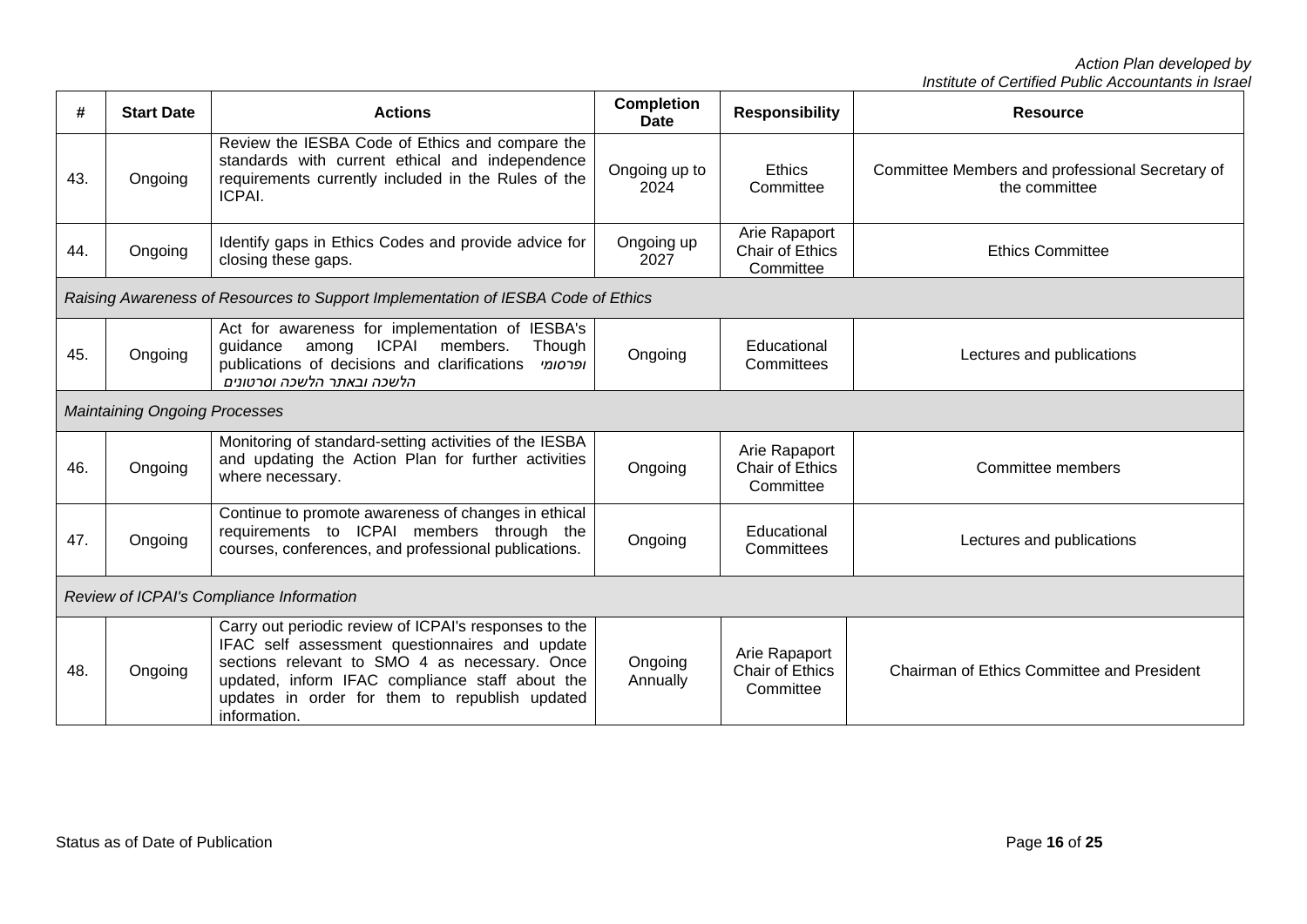Action Plan Subject: SMO 5–International Public Sector Accounting Standards and Other Pronouncements Issued by the IPSASB<br>Action Plan Objective: Continue to use best endeavors to assist in the adoption and implementation o Continue to use best endeavors to assist in the adoption and implementation of IPSAS

## *Background*

In 2005 the Israel Government Accounting Standards Board (IGASB) was established in order to adopt the International Public Sector Accounting Standards (IPSASs) published by the International Public Sector Accounting Standards Board (IPSASB), an independent standard setting board operating under the auspices of IFAC. In May 2011, the IGASB published the translated IPSAS Guide (in Hebrew) which includes 21 IPSASs. In 2012, the IGASB published two additional IPSASs.

The role of ICPAI has been to support the education and training of professionals in the area of IPSASs and public financial management through technical conferences and CPD offerings. ICPAI intends to continue these efforts to further IPSAS implementation.

| #   | <b>Start Date</b>                        | <b>Actions</b>                                                                                                                                                                                                                                                                                                                            | <b>Completion</b><br>Date           | <b>Responsibility</b>                                                                    | <b>Resource</b>                                       |  |  |
|-----|------------------------------------------|-------------------------------------------------------------------------------------------------------------------------------------------------------------------------------------------------------------------------------------------------------------------------------------------------------------------------------------------|-------------------------------------|------------------------------------------------------------------------------------------|-------------------------------------------------------|--|--|
|     | <b>Continuing Education of Members</b>   |                                                                                                                                                                                                                                                                                                                                           |                                     |                                                                                          |                                                       |  |  |
| 49. | Ongoing                                  | Develop and deliver technical conferences for ICPAI<br>members to inform participants about the IPSASs and<br>foster discussion of significant aspects.<br>Consider new and important trends in IPSAS<br>implementation and changes/ amendments to IPSAS in<br>the development of conferences.                                            | May 2005<br>January 2011<br>Ongoing | Institute for Continuing<br><b>Professional Education</b><br>and Certificate<br>Programs | Technical Staff together with individual<br>lecturers |  |  |
| 50. | Ongoing                                  | Organize CPD lectures at national conferences for<br>CPAs to broaden understanding of IPSASs and raise<br>awareness of the issues of IPSAS adoption and<br>implementation among a broader audience.<br>ICPAI developed 2 CPD courses, 32 academic hours<br>each course on IPSASs.                                                         | Ongoing<br>2012-2013                | Institute for Continuing<br><b>Professional Education</b><br>and Certificate<br>Programs | Technical Staff together with individual<br>lecturers |  |  |
|     | <b>Technical Support for our Members</b> |                                                                                                                                                                                                                                                                                                                                           |                                     |                                                                                          |                                                       |  |  |
| 51. | Ongoing                                  | Continue "Professional Consultation" over the phone:<br>We offer members a telephone service ("the Red line")<br>whereby they may make oral inquiries on technical<br>matters, including public sector accounting and auditing.<br>In addition, members may request written replies from<br>our technical department on technical issues. | Ongoing                             | <b>ICPAI Technical</b><br>Secretary                                                      | <b>Technical Staff</b>                                |  |  |

Status as of Date of Publication **Page 17** of 25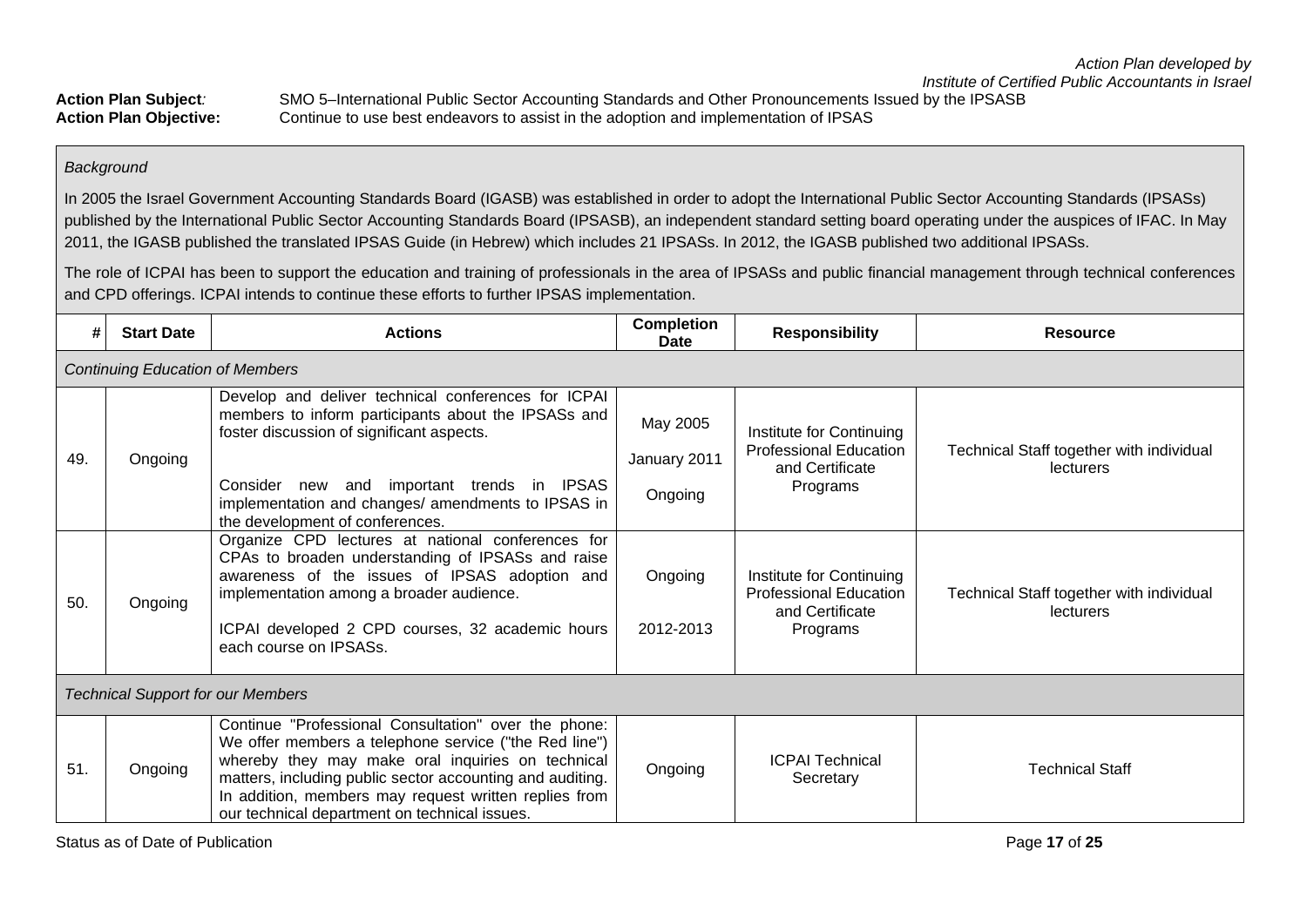|                                          | <b>Start Date</b> | <b>Actions</b>                                                                                                                                 | Completion<br><b>Date</b> | <b>Responsibility</b>               | <b>Resource</b>        |
|------------------------------------------|-------------------|------------------------------------------------------------------------------------------------------------------------------------------------|---------------------------|-------------------------------------|------------------------|
| Review of ICPAI's Compliance Information |                   |                                                                                                                                                |                           |                                     |                        |
| 52.                                      | Ongoing           | The SMO Action Plan will be reviewed periodically and<br>updated as necessary by the staff responsible for the<br>relevant area of activities. | Ongoing<br>Annually       | <b>ICPAI Technical</b><br>Secretary | <b>Technical Staff</b> |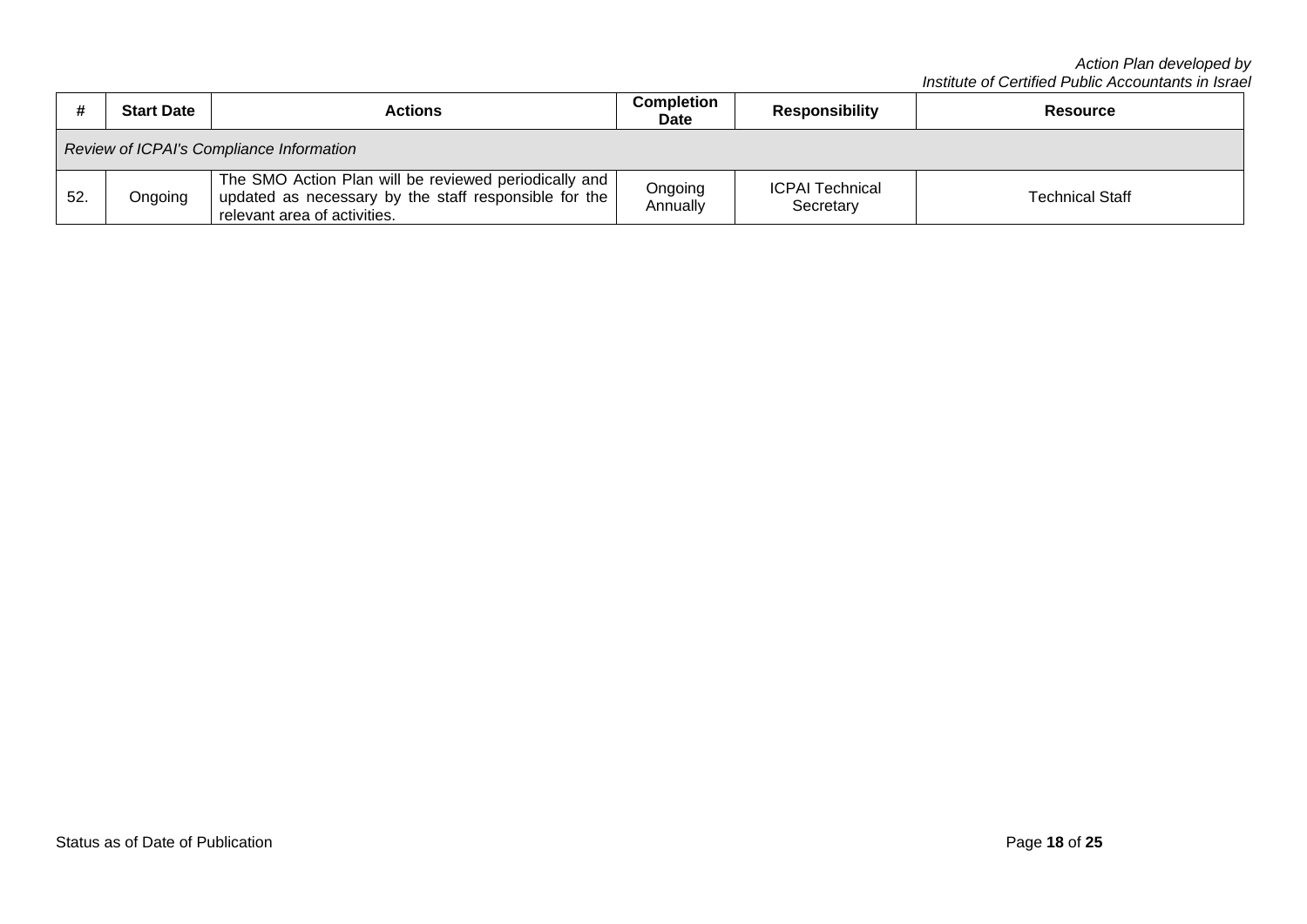**Action Plan Subject:** SMO 6–Investigation and Discipline **Action Plan Objective:** ICPAI will continue to promote the subjects that are connected to SMO 6 in the legislation.

| #   | <b>Start Date</b>                                                                                                                                                                                                                                                                                                                                                                                                                                                                                                                                                                                                                                                                                   | <b>Actions</b>                                                                                                                                                                                                                                                                                                                                                                                                                     | <b>Completion</b><br><b>Date</b> | <b>Responsibility</b> | <b>Resource</b> |  |  |
|-----|-----------------------------------------------------------------------------------------------------------------------------------------------------------------------------------------------------------------------------------------------------------------------------------------------------------------------------------------------------------------------------------------------------------------------------------------------------------------------------------------------------------------------------------------------------------------------------------------------------------------------------------------------------------------------------------------------------|------------------------------------------------------------------------------------------------------------------------------------------------------------------------------------------------------------------------------------------------------------------------------------------------------------------------------------------------------------------------------------------------------------------------------------|----------------------------------|-----------------------|-----------------|--|--|
|     |                                                                                                                                                                                                                                                                                                                                                                                                                                                                                                                                                                                                                                                                                                     |                                                                                                                                                                                                                                                                                                                                                                                                                                    |                                  |                       |                 |  |  |
|     | Background                                                                                                                                                                                                                                                                                                                                                                                                                                                                                                                                                                                                                                                                                          |                                                                                                                                                                                                                                                                                                                                                                                                                                    |                                  |                       |                 |  |  |
|     |                                                                                                                                                                                                                                                                                                                                                                                                                                                                                                                                                                                                                                                                                                     | The function of Investigation and Discipline (I&D) in Israel is in effect dealt with both by the regulator which is the Auditors' Council (the statutory body subordinated to<br>the Ministry of Justice) and the ICPAI.                                                                                                                                                                                                           |                                  |                       |                 |  |  |
|     | The Auditors Council addresses all complaints concerning breaches of professional misconduct or breaches of ethical requirements as stated in the Auditors Law and<br>Regulations. Complaints filed by various bodies including individuals are thoroughly investigated. Where applicable, the Council appoints an Investigation Committee to<br>examine the complaint. The investigative process within the Council is not in lieu of the process required if the auditor broke a State law, but the Auditors' law and<br>regulations. The Council can impose penalties including reprimand, loss or restriction of practice rights, fine payment and/of charge costs, loss of professional title. |                                                                                                                                                                                                                                                                                                                                                                                                                                    |                                  |                       |                 |  |  |
|     |                                                                                                                                                                                                                                                                                                                                                                                                                                                                                                                                                                                                                                                                                                     | The Auditors' Council has the judicial authority equivalent to a District Court. The Supreme Court of Israel sits as an appellate court.                                                                                                                                                                                                                                                                                           |                                  |                       |                 |  |  |
|     |                                                                                                                                                                                                                                                                                                                                                                                                                                                                                                                                                                                                                                                                                                     | The ICPAI has a Disciplinary Tribunal which has the authority to administer sanctions against members violating its Rules. The Ethics Committee recommends and<br>issues an appeal, subject to the Board of Director's approval, to the ICPAI Disciplinary Tribunal against member violating ICPAI Rules. The Disciplinary Tribunal is an<br>institution formed according to ICPAI Article of Association abiding all its members. |                                  |                       |                 |  |  |
|     |                                                                                                                                                                                                                                                                                                                                                                                                                                                                                                                                                                                                                                                                                                     | The ICPAI internal court, finding a member guilty of violating ICPAI rules, may impose the following sanctions on the member:                                                                                                                                                                                                                                                                                                      |                                  |                       |                 |  |  |
|     | (A) A warning                                                                                                                                                                                                                                                                                                                                                                                                                                                                                                                                                                                                                                                                                       |                                                                                                                                                                                                                                                                                                                                                                                                                                    |                                  |                       |                 |  |  |
|     | (B) A reprimand                                                                                                                                                                                                                                                                                                                                                                                                                                                                                                                                                                                                                                                                                     |                                                                                                                                                                                                                                                                                                                                                                                                                                    |                                  |                       |                 |  |  |
|     |                                                                                                                                                                                                                                                                                                                                                                                                                                                                                                                                                                                                                                                                                                     | (C) Denying membership in the ICPAI for certain period.                                                                                                                                                                                                                                                                                                                                                                            |                                  |                       |                 |  |  |
|     |                                                                                                                                                                                                                                                                                                                                                                                                                                                                                                                                                                                                                                                                                                     | (D) Expelling from membership in the ICPAI                                                                                                                                                                                                                                                                                                                                                                                         |                                  |                       |                 |  |  |
| (E) |                                                                                                                                                                                                                                                                                                                                                                                                                                                                                                                                                                                                                                                                                                     | Imposing payment not exceeding NIS 6,000 (app. \$1,700) to ICPAI.                                                                                                                                                                                                                                                                                                                                                                  |                                  |                       |                 |  |  |
| (F) |                                                                                                                                                                                                                                                                                                                                                                                                                                                                                                                                                                                                                                                                                                     | Publication of verdict or part of it.                                                                                                                                                                                                                                                                                                                                                                                              |                                  |                       |                 |  |  |
|     | (G) Imposing payment of hearing costs.                                                                                                                                                                                                                                                                                                                                                                                                                                                                                                                                                                                                                                                              |                                                                                                                                                                                                                                                                                                                                                                                                                                    |                                  |                       |                 |  |  |
|     | Suggestions for amendments to the Auditors' Law and regulations are introduced to the ICPAI for response prior to being brought before the legislators.                                                                                                                                                                                                                                                                                                                                                                                                                                                                                                                                             |                                                                                                                                                                                                                                                                                                                                                                                                                                    |                                  |                       |                 |  |  |
|     |                                                                                                                                                                                                                                                                                                                                                                                                                                                                                                                                                                                                                                                                                                     | In addition, the ICPAI addresses the Minister of Justice and the Israeli Parliament's Constitution, Law and Justice Committee to promote issues considered important<br>for the State and or the profession.                                                                                                                                                                                                                       |                                  |                       |                 |  |  |
|     |                                                                                                                                                                                                                                                                                                                                                                                                                                                                                                                                                                                                                                                                                                     |                                                                                                                                                                                                                                                                                                                                                                                                                                    |                                  |                       |                 |  |  |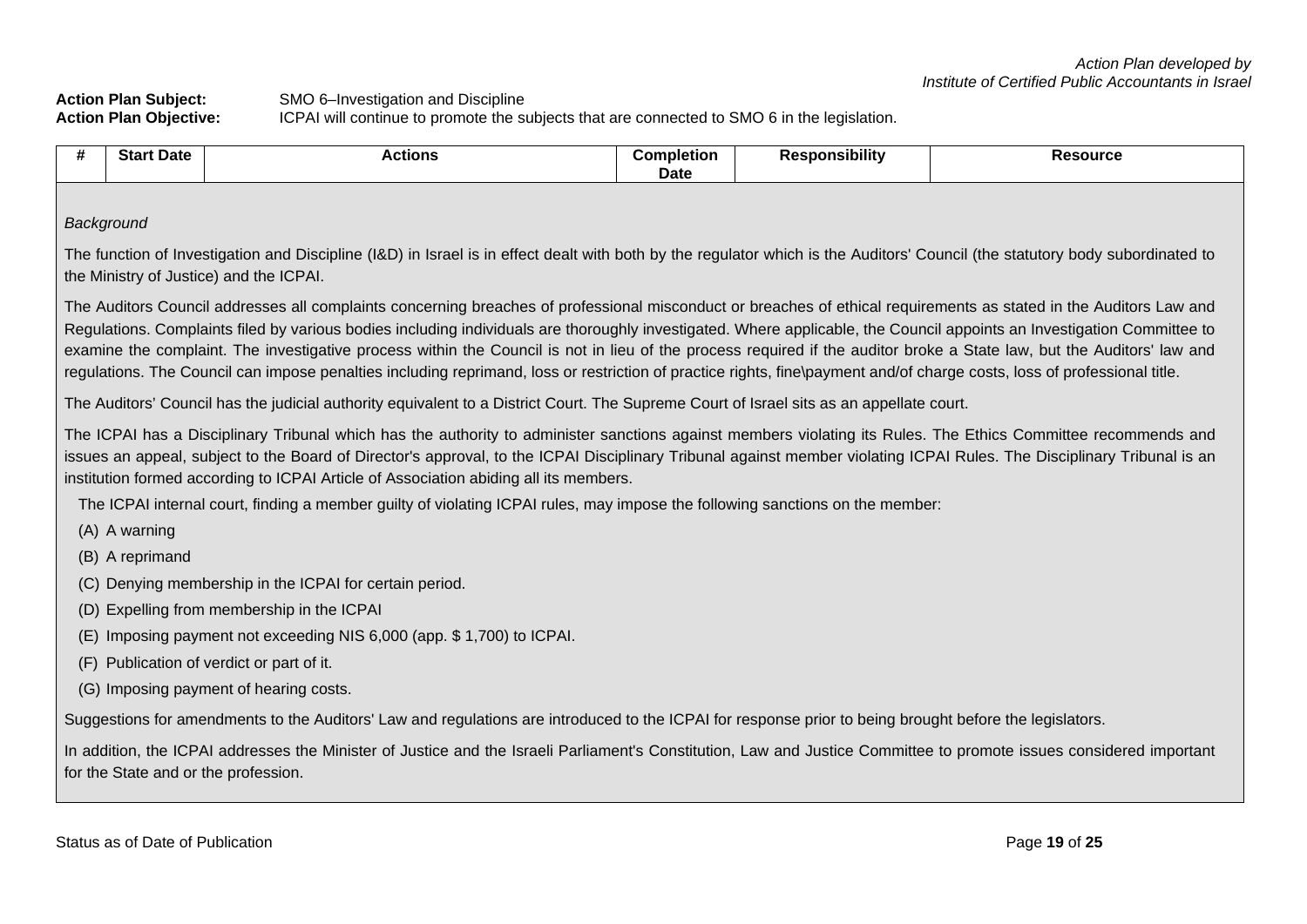| #   | <b>Start Date</b>                    | <b>Actions</b>                                                                                                                                                                                                                                                       | <b>Completion</b><br>Date | <b>Responsibility</b>                   | <b>Resource</b>                      |
|-----|--------------------------------------|----------------------------------------------------------------------------------------------------------------------------------------------------------------------------------------------------------------------------------------------------------------------|---------------------------|-----------------------------------------|--------------------------------------|
|     |                                      | Enhancing the Investigation and Disciplinary Mechanisms in Line with SMO 6 Requirements                                                                                                                                                                              |                           |                                         |                                      |
| 53. | Ongoing                              | Hold meetings between the Institute's representatives<br>and those of the Ministry of Justice representatives<br>throughout the year.<br>Note: Subjects connected to SMO 6 are fully covered by<br>the collaboration between the ICPAI and the Auditors'<br>Council. | Ongoing                   | President, CEO,<br>Members of the Board | President, CEO, Members of the Board |
|     | <b>Maintaining Ongoing Processes</b> |                                                                                                                                                                                                                                                                      |                           |                                         |                                      |
| 54. | Ongoing                              | Raising awareness of I&D<br>by embedding<br>the<br>requirements within the framework of ICPAI conferences<br>professional development courses,<br>initiated,<br>and<br>organized or sponsored by the ICPAI.                                                          | Ongoing                   | <b>Educational Committees</b>           | <b>Educational Committees</b>        |
| 55. | Ongoing                              | Continue the requirement for each new member of the<br>ICPAI to sign a written declaration stipulating adherence<br>to the code and commitment according to the Ethical<br>code and other professional standards, rules and<br>requirements.                         | Ongoing                   | CEO                                     | <b>ICPAI Staff</b>                   |
| 56. | Ongoing                              | Continue the communication between ICPAI Board and<br>the Auditors' Council regarding inappropriate behavior.                                                                                                                                                        | Ongoing                   | President, CEO,<br>Members of the Board | President, CEO, Members of the Board |
|     |                                      | Review of ICPAI's Compliance information                                                                                                                                                                                                                             |                           |                                         |                                      |
| 57. | Ongoing                              | Carry out periodic review of ICPAI's response to the<br>IFAC self assessment questionnaires and update<br>sections relevant to SMO 6 as necessary. Once updated,<br>inform IFAC compliance staff about the updates.                                                  | Ongoing                   | President, Ethics<br>Committee          | <b>Ethics Committee</b>              |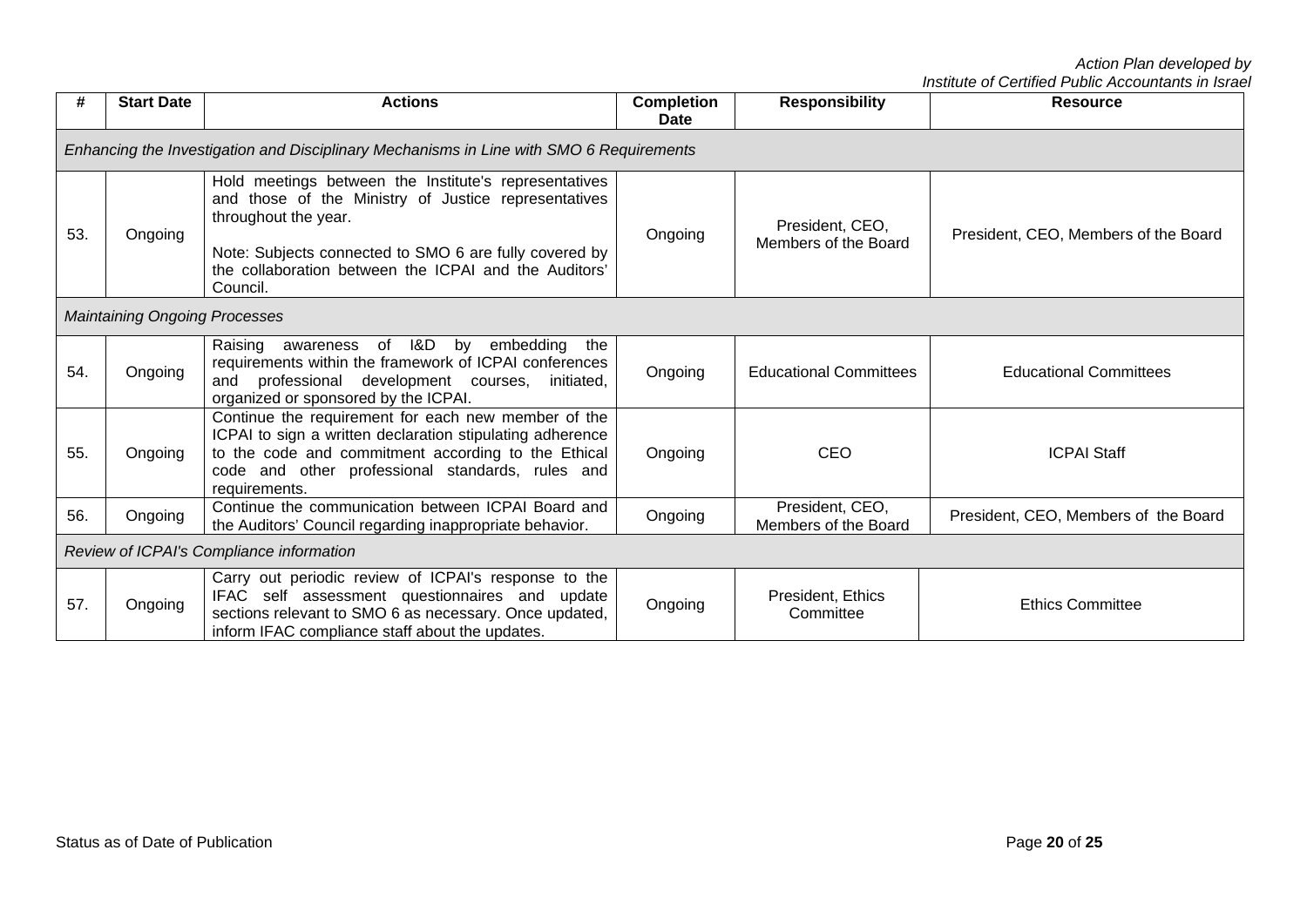# **Main Requirements of SMO 6**

| <b>Requirements</b>                                                                                                                    | Y | N | <b>Partially</b> | <b>Comments</b> |
|----------------------------------------------------------------------------------------------------------------------------------------|---|---|------------------|-----------------|
| <b>Scope of the System</b>                                                                                                             |   |   |                  |                 |
| 1. A system of investigation, discipline and appeals<br>exists for the accountancy profession. The system is<br>operational.           |   |   |                  |                 |
| 2. Information about the types of misconduct which may<br>bring about investigative actions is publicly available.                     |   |   |                  |                 |
| <b>Initiation of Proceedings</b>                                                                                                       |   |   |                  |                 |
| 3. Both a "complaints-based" and an "information-based"<br>approach are adopted.                                                       |   |   |                  |                 |
| 4. Link with the results of QA reviews has been<br>established.                                                                        |   |   |                  |                 |
| <b>Investigative Process</b>                                                                                                           |   |   |                  |                 |
| 5. A committee or similar body exists for performing<br>investigations.                                                                |   |   |                  |                 |
| 6. Members of a committee are independent of the<br>subject of the investigation and other related parties.                            |   |   |                  |                 |
| <b>Disciplinary Process</b>                                                                                                            |   |   |                  |                 |
| 7. A separate disciplinary committee/entity exists to<br>make disciplinary decisions on referrals from the<br>investigation committee. |   |   |                  |                 |
| 8. Members of the committee/entity include professional<br>accountants as well as non-accountants.                                     |   |   |                  |                 |
| 9. The tribunal exhibits independence of the subject of                                                                                |   |   |                  |                 |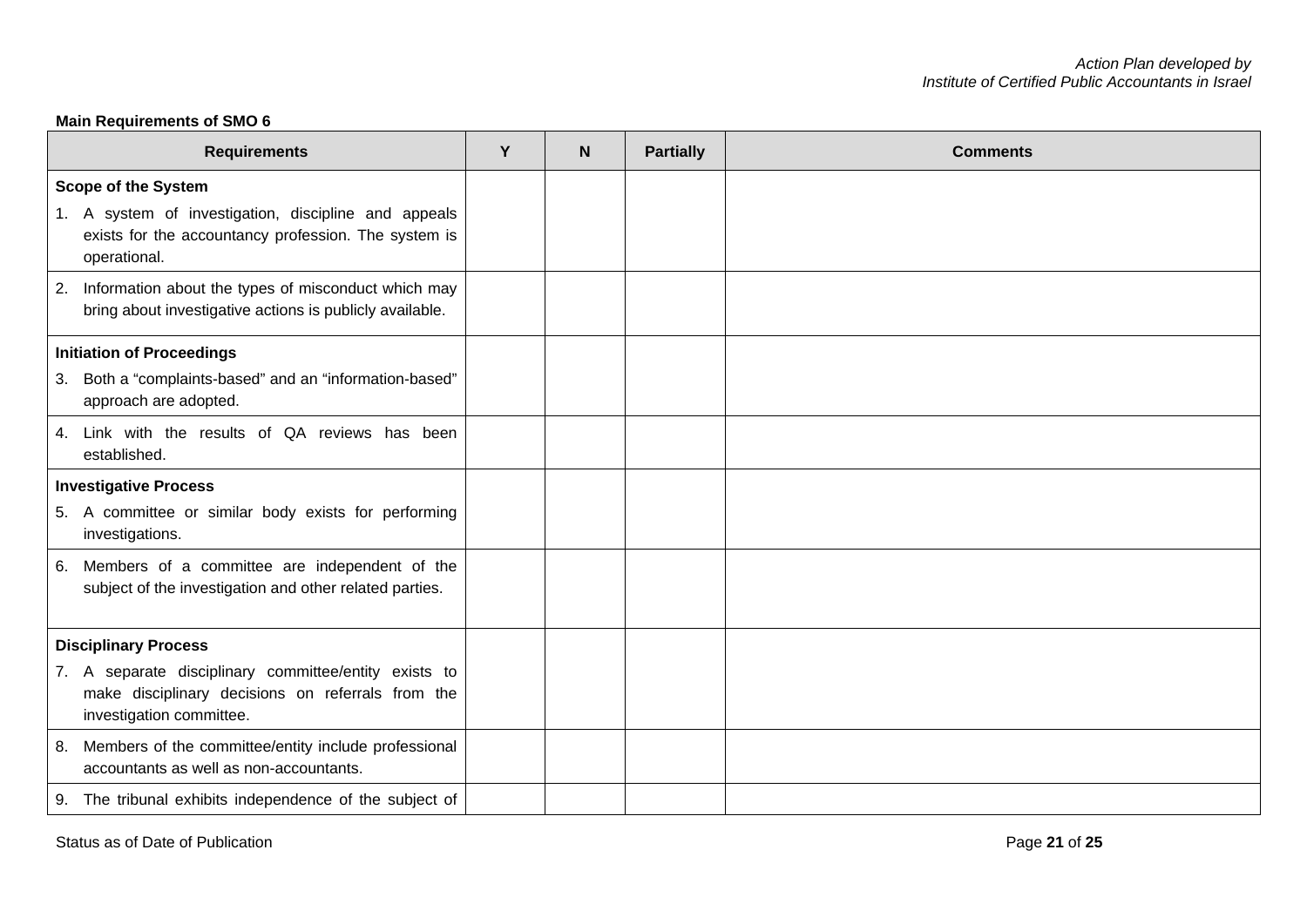*Action Plan developed by Institute of Certified Public Accountants in Israel*

| <b>Requirements</b>                                                                                                                                                                                                                                         | Y | N | <b>Partially</b> | <b>Comments</b> |
|-------------------------------------------------------------------------------------------------------------------------------------------------------------------------------------------------------------------------------------------------------------|---|---|------------------|-----------------|
| the investigation and other related parties.                                                                                                                                                                                                                |   |   |                  |                 |
| <b>Sanctions</b>                                                                                                                                                                                                                                            |   |   |                  |                 |
| 10. The disciplinary system allows imposing an extensive<br>range of penalties. It is particularly important to<br>include (a) loss of professional designation; (b)<br>restriction and removal of practicing rights; and (c)<br>exclusion from membership. |   |   |                  |                 |
| <b>Rights of Representation and Appeal</b>                                                                                                                                                                                                                  |   |   |                  |                 |
| 11. A third appeals body exists which is separate from<br>both the disciplinary committee and investigative<br>committee.                                                                                                                                   |   |   |                  |                 |
| <b>Administrative Processes</b>                                                                                                                                                                                                                             |   |   |                  |                 |
| 12. Timeframe targets for disposal of all cases are set.                                                                                                                                                                                                    |   |   |                  |                 |
| 13. Tracking mechanisms to monitor progress in<br>investigation and discipline and related procedures<br>are established.                                                                                                                                   |   |   |                  |                 |
| 14. Records of investigations and disciplinary processes<br>are established.                                                                                                                                                                                |   |   |                  |                 |
| <b>Public Interest Considerations</b>                                                                                                                                                                                                                       |   |   |                  |                 |
| 15. Activities are supported to ensure that the public is<br>aware that an investigative and disciplinary system<br>exists in the jurisdiction.                                                                                                             |   |   |                  |                 |
| 16. A process for the independent review of complaints<br>on which there was no follow-up established.                                                                                                                                                      |   |   |                  |                 |
| 17. The results of the investigative and disciplinary<br>proceedings are made available to the public.                                                                                                                                                      |   |   |                  |                 |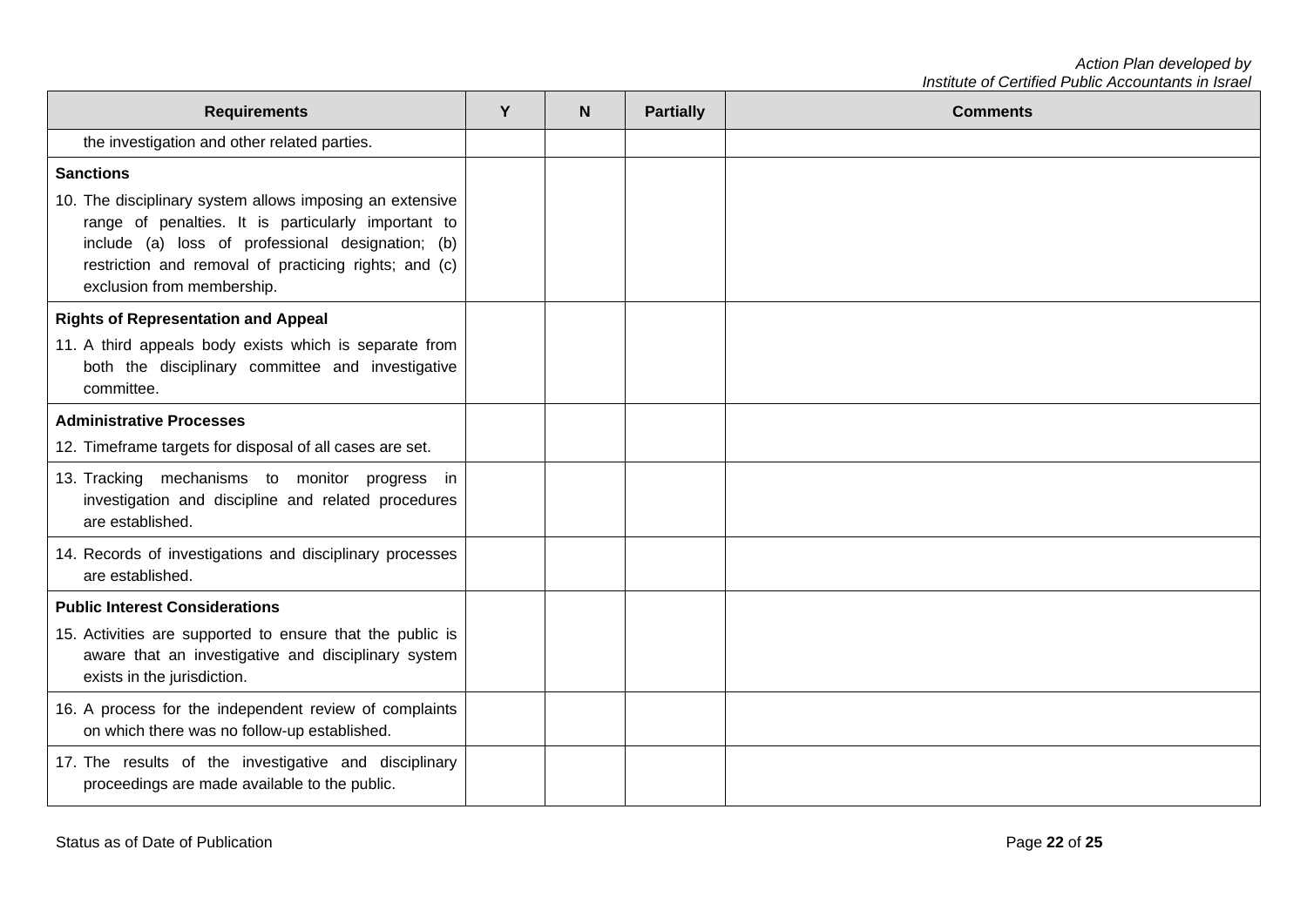*Action Plan developed by Institute of Certified Public Accountants in Israel*

| <b>Requirements</b>                                                                                                                                                                           | N | <b>Partially</b> | <b>Comments</b> |
|-----------------------------------------------------------------------------------------------------------------------------------------------------------------------------------------------|---|------------------|-----------------|
| <b>Liaison with Outside Bodies</b><br>18. There is an appropriate process for liaison with<br>outside bodies on possible involvement in serious<br>crimes and offences.                       |   |                  |                 |
| <b>Regular Review of Implementation and Effectiveness</b><br>19. Regular review of implementation and effectiveness of<br>the system are performed and corrective actions are<br>implemented. |   |                  |                 |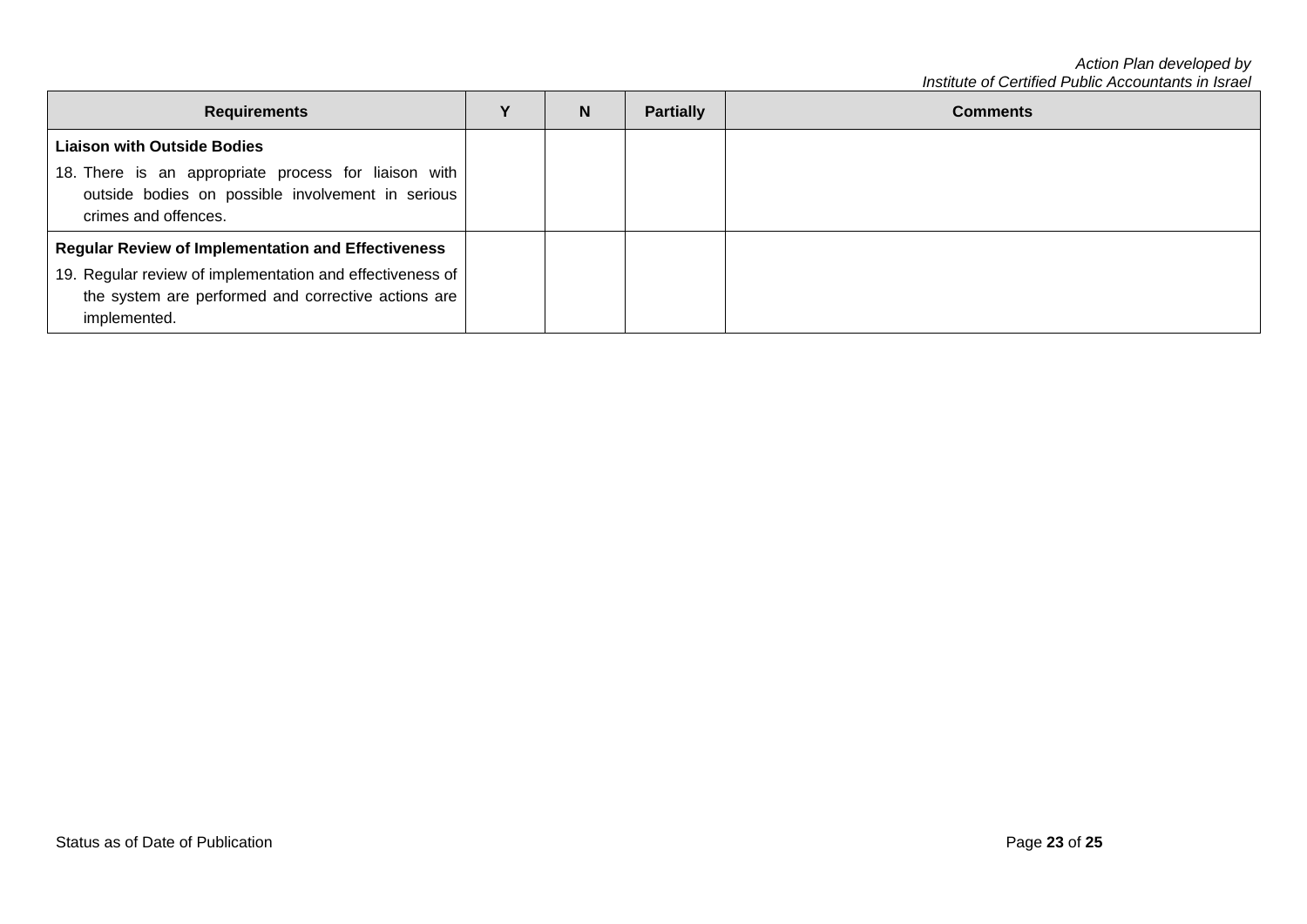Action Plan Subject: SMO 7–International Financial Reporting Standards and Other Pronouncements issued by the IASB<br>Action Plan Objective: Support implementation of International Financial Reporting Standards (IFRSs) **Action Plan Objective:** Support implementation of International Financial Reporting Standards (IFRSs)

#### *Background*

IFRSs were adopted by all public (listed) companies in Israel. The Israeli Accounting Standards Board (IIASB) promulgated Accounting Standard Number 29 in this respect, which has been adopted as mandatory requirement by the Israeli Securities Authority. The implementation was unconditional and with no exceptions from IFRSs. The ICPAI was in charge of the coaching of both reporters and auditors.

Currently, private companies are allowed (but not required) by the IIASB to adopt IFRSs instead of Israeli GAAP. The IIASB promulgated Accounting Standard Number 32, allowing private entities to choose adoption of either Israeli GAAP, full IFRS or if applicable IFRS for SMEs, commencing in 2011. In recent years the IIASB develops new accounting standards in the framework of Israeli GAAP based on full IFRS and certain adjustments from IFRS for SMEs or other adjustments suitable for non-listed entities.

| #   | <b>Start Date</b>                                                       | <b>Actions</b>                                                                                                                                                                                                                                                                                                                                                                                                                                                                                                                                                                                          | <b>Completion</b><br><b>Date</b> | <b>Responsibility</b>                                                | <b>Resource</b>                                                               |  |  |  |  |
|-----|-------------------------------------------------------------------------|---------------------------------------------------------------------------------------------------------------------------------------------------------------------------------------------------------------------------------------------------------------------------------------------------------------------------------------------------------------------------------------------------------------------------------------------------------------------------------------------------------------------------------------------------------------------------------------------------------|----------------------------------|----------------------------------------------------------------------|-------------------------------------------------------------------------------|--|--|--|--|
|     | Development of a Strategy for IFRS for SMEs Adoption and Implementation |                                                                                                                                                                                                                                                                                                                                                                                                                                                                                                                                                                                                         |                                  |                                                                      |                                                                               |  |  |  |  |
| 58. | <b>July 2010</b>                                                        | Together with the IIASB, continue monitoring the<br>financial reporting needs of private companies.                                                                                                                                                                                                                                                                                                                                                                                                                                                                                                     | December<br>2016                 | IIASB, ICPAI                                                         | ICPAI Subcommittee for Accounting Standards and<br><b>Financial Reporting</b> |  |  |  |  |
| 59. | August 2011                                                             | Together with the IIASB, conduct a study of the<br>implementation of IFRS for SMEs worldwide.<br>In 2014, the IASB has promulgated the revised<br>$\bullet$<br>IFRS for SMEs. Therefore, the study initiated in<br>2011 has been postponed until 2016, when it is<br>anticipated to resume.                                                                                                                                                                                                                                                                                                             | December<br>2016                 | <b>IIASB, ICPAI</b>                                                  | ICPAI Subcommittee for Accounting Standards and<br><b>Financial Reporting</b> |  |  |  |  |
| 60. | January 2014                                                            | New standards under Israeli GAAP are built and<br>examined, in light of the corresponding standards in full<br>IFRS and certain chapters in IFRS for SMEs:<br>1. Israeli Accounting Standard 10, Provisions,<br>Contingent Liabilities and Contingent Assets<br>based on IAS 37.<br>Israeli Accounting Standard 22 (revised),<br>Financial Instruments: Presentation based on<br>IAS 32.<br>Israeli Accounting Standard 34, Presentation of<br>Financial based on IAS 1.<br>Israeli Accounting Standard 35, Accounting<br>4.<br>policies, Changes in Accounting Estimates and<br>Errors based on IAS 8. | Ongoing                          | IIASB, ICPAI-<br>Mrs. Yael<br>Gerassi and Mr.<br>Arnon<br>Ratzkovsky | ICPAI Subcommittee for Accounting Standards and<br><b>Financial Reporting</b> |  |  |  |  |

Status as of Date of Publication **Page 24** of 25